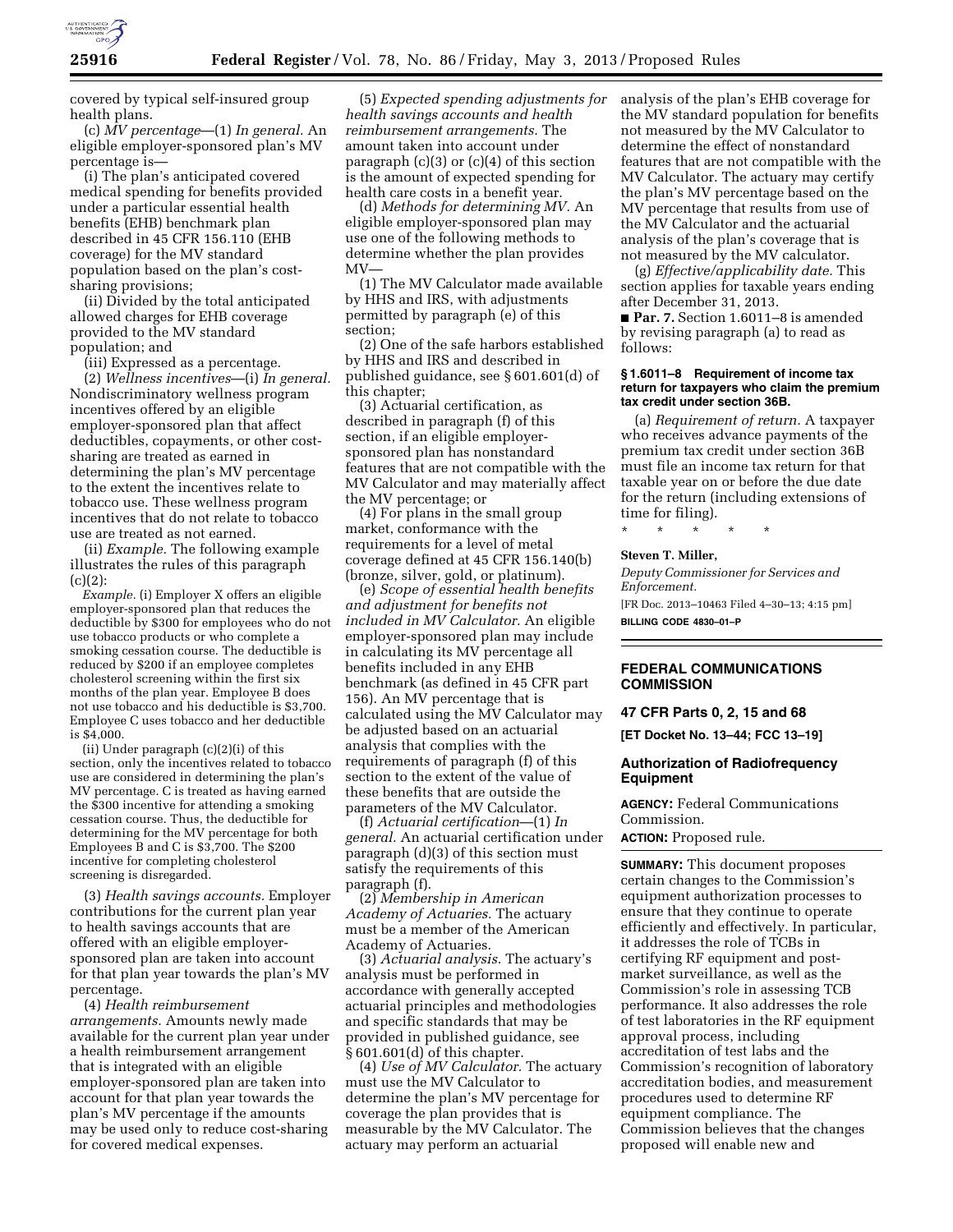innovative products to be brought to market as quickly as possible, thus promoting competition in the provision of RF equipment, while at the same time protecting against interference among radio services and devices using the RF spectrum.

**DATES:** Comments must be filed on or before June 17, 2013, and reply comments must be filed on or before July 17, 2013.

### **FOR FURTHER INFORMATION CONTACT:**

Hugh Van Tuyl, Office of Engineering and Technology, (202) 418–7506, email: *[Hugh.VanTuyl@fcc.gov](mailto:Hugh.VanTuyl@fcc.gov)*, TTY (202) 418– 2989.

**ADDRESSES:** You may submit comments, identified by ET Docket No. 13–44 and RM–11652, by any of the following methods:

• *Federal Communications Commission's Web site: [http://](http://fjallfoss.fcc.gov/ecfs2/) [fjallfoss.fcc.gov/ecfs2/](http://fjallfoss.fcc.gov/ecfs2/)*. Follow the instructions for submitting comments.

• *Mail:* Hugh Van Tuyl, Office of Engineering and Technology, Room 7– A162, Federal Communications Commission, 445 12th SW., Washington, DC 20554.

• *People with Disabilities:* Contact the FCC to request reasonable accommodations (accessible format documents, sign language interpreters, CART, etc.) by email: *[FCC504@fcc.gov](mailto:FCC504@fcc.gov)*  or phone: 202–418–0530 or TTY: 202– 418–0432.

For detailed instructions for submitting comments and additional information on the rulemaking process, see the **SUPPLEMENTARY INFORMATION** section of this document.

**SUPPLEMENTARY INFORMATION:** This is a summary of the Commission's *Notice of Proposed Rule Making,* ET Docket No. 13–44, FCC 13–19, adopted February 12, 2013, and released February 15, 2013. The full text of this document is available for inspection and copying during normal business hours in the FCC Reference Center (Room CY–A257), 445 12th Street SW., Washington, DC 20554. The complete text of this document also may be purchased from the Commission's copy contractor, Best Copy and Printing, Inc., 445 12th Street SW., Room, CY–B402, Washington, DC 20554. The full text may also be downloaded at: *[www.fcc.gov](http://www.fcc.gov)*.

Pursuant to sections 1.415 and 1.419 of the Commission's rules, 47 CFR 1.415, 1.419, interested parties may file comments and reply comments on or before the dates indicated on the first page of this document. Comments may be filed using the Commission's Electronic Comment Filing System (ECFS). *See Electronic Filing of* 

*Documents in Rulemaking Proceedings,*  63 FR 24121 (1998).

• *Electronic Filers:* Comments may be filed electronically using the Internet by accessing the ECFS: *[http://](http://fjallfoss.fcc.gov/ecfs2/)  [fjallfoss.fcc.gov/ecfs2/](http://fjallfoss.fcc.gov/ecfs2/)*.

• *Paper Filers:* Parties who choose to file by paper must file an original and one copy of each filing. If more than one docket or rulemaking number appears in the caption of this proceeding, filers must submit two additional copies for each additional docket or rulemaking number.

Filings can be sent by hand or messenger delivery, by commercial overnight courier, or by first-class or overnight U.S. Postal Service mail. All filings must be addressed to the Commission's Secretary, Office of the Secretary, Federal Communications Commission.

• All hand-delivered or messengerdelivered paper filings for the Commission's Secretary must be delivered to FCC Headquarters at 445 12th St. SW., Room TW–A325, Washington, DC 20554. The filing hours are 8:00 a.m. to 7:00 p.m. All hand deliveries must be held together with rubber bands or fasteners. Any envelopes and boxes must be disposed of before entering the building.

• Commercial overnight mail (other than U.S. Postal Service Express Mail and Priority Mail) must be sent to 9300 East Hampton Drive, Capitol Heights, MD 20743.

• U.S. Postal Service first-class, Express, and Priority mail must be addressed to 445 12th Street SW., Washington DC 20554.

*People with Disabilities:* To request materials in accessible formats for people with disabilities (braille, large print, electronic files, audio format), send an email to *[fcc504@fcc.gov](mailto:fcc504@fcc.gov)* or call the Consumer & Governmental Affairs Bureau at 202–418–0530 (voice), 202– 418–0432 (tty).

# **Summary of Notice of Proposed Rulemaking**

1. The Commission is responsible for an equipment authorization program for radiofrequency (RF) devices under part 2 of its rules. This program is one of the primary means that the Commission uses to ensure that the multitude of RF devices used in the United States operate effectively without causing harmful interference and otherwise comply with the Commission rules. All RF devices subject to equipment authorization must comply with the Commission's technical requirement before they can be imported or marketed. The Commission or a Telecommunication Certification Body

(TCB) must approve some of these devices before they can be imported or marketed, while others do not require such approval. The Commission last comprehensively reviewed its equipment authorization program more than ten years ago. The rapid innovation in equipment design since that time has led to ever-accelerating growth in the number of parties applying for equipment approval. The Commission therefore believes that the time is now right for us to comprehensively review our equipment authorization processes to ensure that they continue to enable this growth and innovation in the wireless equipment market. In May of 2012, the Commission began this reform process by issuing an Order to increase the supply of available grantee codes. With this Notice of Proposed Rulemaking (NPRM), the Commission continues its work to review and reform the equipment authorization processes and rules.

2. The NPRM proposes certain changes to the Commission's part 2 equipment authorization processes to ensure that they continue to operate efficiently and effectively. In particular, it addresses the role of TCBs in certifying RF equipment and postmarket surveillance, as well as the Commission's role in assessing TCB performance. The NPRM also addressed the role of test laboratories in the RF equipment approval process, including accreditation of test labs and the Commission's recognition of laboratory accreditation bodies, and measurement procedures used to determine RF equipment compliance. Finally, it proposes certain modifications to the rules regarding TCBs that approve terminal equipment under part 68 of the rules that are consistent with our proposed modifications to the rules for TCBs that approve RF equipment. Specifically the Commission proposes to recognize the National Institute for Standards and Technology (NIST) as the organization that designates TCBs in the United States and to modify the rules to reference the current International Organization for Standardization and International Electrotechnical Commission (ISO/IEC) guides used to accredit TCBs.

3. The current RF equipment authorization procedures have evolved over the course of more than 35 years. The last complete review of the equipment authorization procedures was conducted more than 10 years ago. In the *Equipment Authorization Procedures Order* of 1998, 63 FR 36591, July 7, 1998, the Commission reduced and consolidated the equipment approval processes for RF equipment to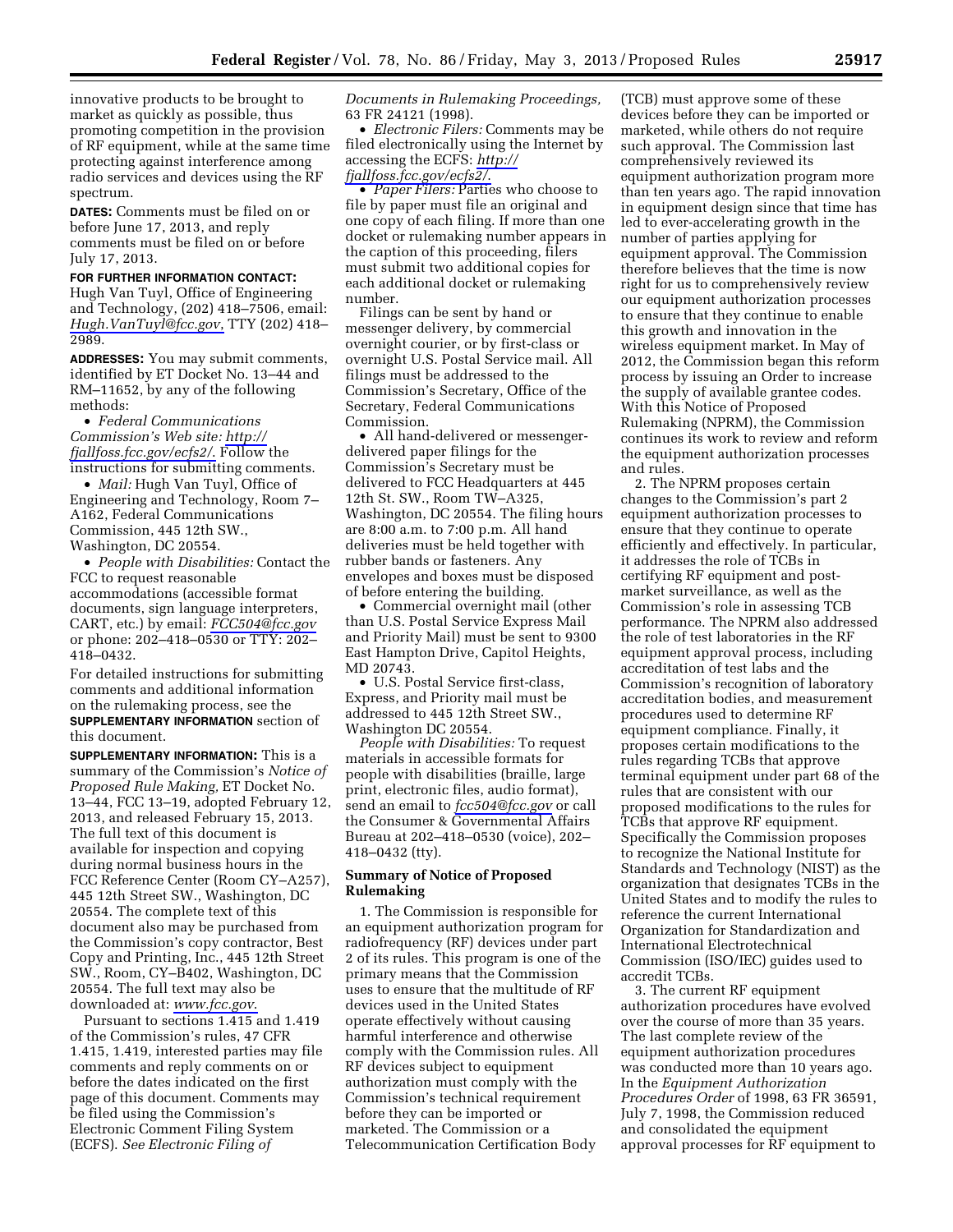three types—certification, Declaration of Conformity (DoC), and verification; relaxed the equipment authorization requirement from certification to Declaration of Conformity for certain part 15 unintentional radiators and part 18 consumer industrial, scientific, and medical (ISM) equipment; relaxed the equipment authorization requirement from notification to verification for certain transmitters operated in licensed services; and provided for electronic filing of applications for equipment authorization. These actions were designed to reduce the burden of the equipment authorization program on manufacturers.

4. Subsequently, in the *Streamlining II Order,* the Commission amended its equipment authorization rules to further streamline the equipment authorization process by allowing accredited independent certification bodies, called Telecommunication Certification Bodies (TCBs), to approve most types of equipment that require certification. The Commission took this action pursuant to its authority under Section 302(e) of the Communications Act, which permits it to delegate equipment testing and certification to private organizations. It established the TCB program to provide manufacturers with an alternative to obtaining certification from the Commission, and to facilitate the more rapid introduction of RF equipment in the market. TCBs approve equipment under the certification procedure based on an application that provides all of the information specified in part 2. The TCB processes the application to determine whether the product meets the Commission's requirements and issues a grant of equipment authorization through the Commission's Equipment Authorization System (EAS). The grant identifies the approving TCB and the Commission as the issuing authority. While the Commission continues to process most types of certification applications, TCBs now issue the vast majority of grants of certification. In order to ensure that the TCBs' evaluations are properly performed, the Commission holds mandatory monthly conference calls and semi-annual workshops with all TCBs to discuss recent interpretations, policy changes and any other issues or concerns related to the TCB program. The Commission also performs audits on TCB approvals to ensure that TCBs operate in accordance with our rules. If such audits reveal concerns about a particular TCB's performance, the Commission may initiate action to verify the TCB's technical competence and may revoke the recognition of a

TCB that does not operate in accordance with the rules.

5. TCBs, which may be located in the United States or in certain foreign countries, all have the same responsibilities regardless of their location. However, their location dictates the method by which they are designated. TCBs within the United States are designated by the Commission after demonstrating that they are accredited to meet the applicable requirements by NIST or its designated accrediting organization. Certification bodies located outside of the United States can be recognized as a TCB only under the terms of a Mutual Recognition Agreement (MRA) between a foreign country and the United States government. Each MRA specifies an authority, typically a government entity that designates TCBs in the country or countries covered by the MRA. The Commission then recognizes the designated TCBs. No TCBs are designated in countries that do not have an MRA with the United States. Manufacturers in such countries have to obtain product certification at a designated TCB in another country.

6. The specific provisions of the three current RF equipment authorization procedures are described below.

*Certification* is an equipment authorization issued by the Commission or by a designated TCB based on an application and test data submitted by the responsible party (*e.g.,* the manufacturer or importer). The Commission or a TCB may re-test a sample of a device to verify that it complies with the rules before granting approval for the equipment to be marketed. The certification procedure is typically applied to RF equipment that has a greater risk of non-compliance, such as equipment employing new technology for which the testing methodology is not well defined, or that poses a higher risk of interference. Examples of devices subject to certification include, but are not limited to, mobile phones; wireless local area networking equipment, remote control transmitters; land mobile radio transmitters; wireless medical telemetry transmitters; cordless telephones; and walkie-talkies. All certified equipment is listed in a Commission database, regardless of whether it is approved by the Commission or a TCB.

*Declaration of Conformity (DoC)* is a procedure that requires the party responsible for compliance to follow certain measurement requirements and/ or take other necessary steps to ensure that the equipment complies with the appropriate technical standards. A compliance information statement must be supplied with the product, identifying the product and a responsible party within the United States, and containing the statement specified in § 15.19(a)(3). The responsible party is not required to file an equipment authorization application with the Commission or a TCB, or to submit a sample unit or test data unless specifically requested. However, the responsible party must submit to the Commission upon request records of the original design drawings and specifications, the procedures used for production inspection and testing, a report of RF emission measurements, the compliance information statement, and a sample of the device. The DoC authorization procedure is typically required for types of RF equipment that have a good record of compliance, where the testing methodology is clearly defined and recognized by the Commission, and there is a low risk of interference. Examples of devices subject to a DoC include personal computers and peripherals, consumer ISM equipment such as microwave ovens and RF light bulbs, radio receivers and TV interface devices. Equipment authorized under the DoC procedure is not listed in a Commission database.

*Verification* is a procedure under which the party responsible for compliance relies on measurements that it or another party makes to ensure that the equipment complies with the appropriate technical standards. Under the verification procedure, the responsible party is not required to file an application with the Commission. Submission of a sample unit or representative data to the Commission demonstrating compliance is not required unless specifically requested by the Commission. The responsible party must submit to the Commission upon request records of the original design drawings and specifications, the procedures used for production inspection and testing, a report of RF emission measurements, and a sample of the device. Verification, which is the least burdensome equipment authorization procedure, is applied to types of RF equipment that have an excellent record of compliance, the testing methodology is well known and understood, and there is low risk of interference. Examples of devices subject to verification include nonconsumer ISM equipment; TV and FM receivers; and business computer equipment. Devices subject to verification must be uniquely identified in a format which cannot be confused with the FCC identifier required on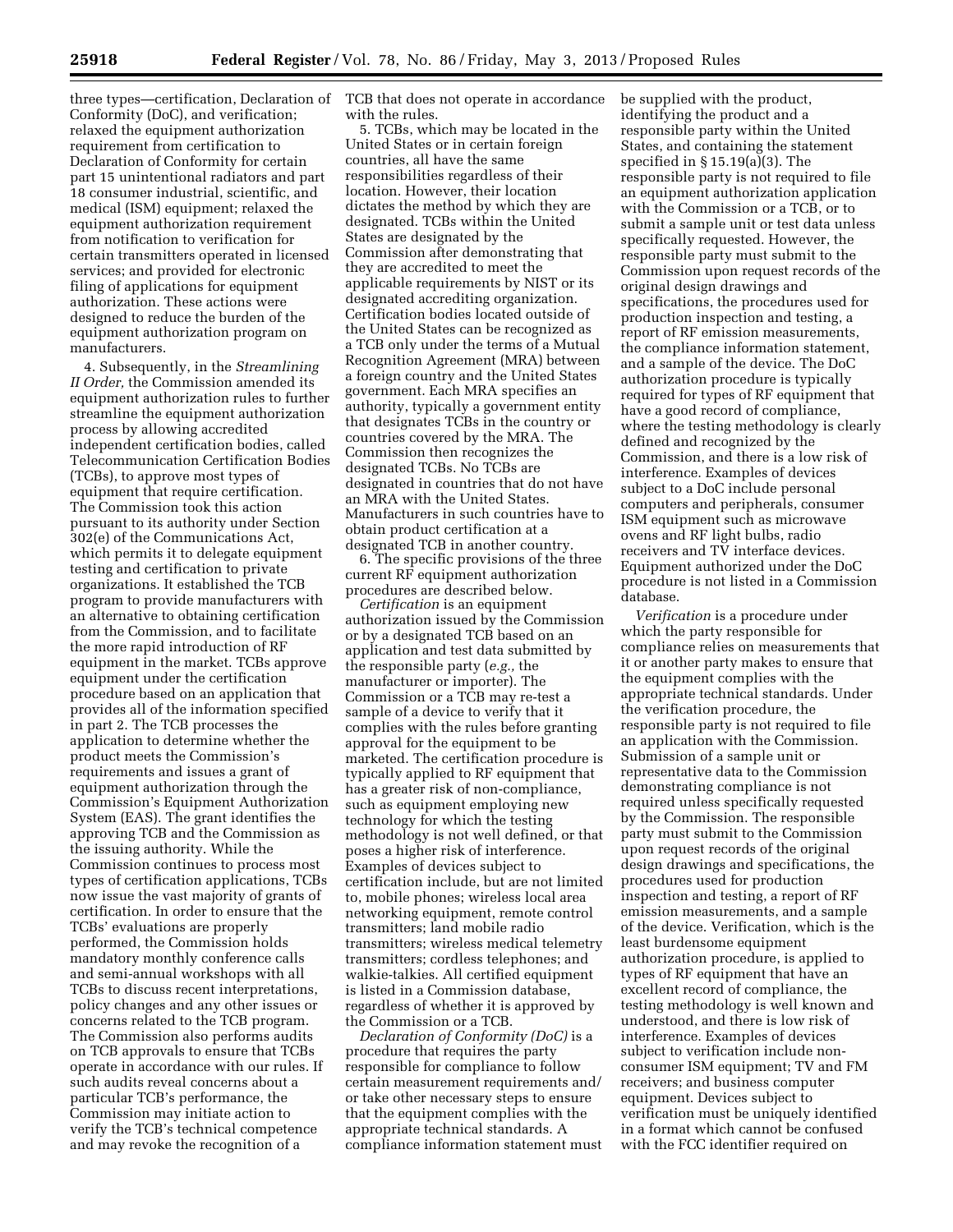certified equipment. Equipment authorized under the verification procedure is not listed in a Commission database.

7. RF equipment subject to any of the equipment authorization procedures described must generally be tested for compliance with the Commission's technical rules. The Commission has general requirements on the qualifications of laboratories that perform compliance testing, and certain specific requirements on laboratories that test equipment under particular rule parts or authorization procedures. For example, equipment authorized under the DoC procedure must be tested by a laboratory that is accredited as meeting the requirements of ISO/IEC Standard 17025, *General Requirements for the Competence of Calibration and Testing Laboratories,* by a Commissionrecognized accreditation organization. Laboratories that test equipment subject to certification under parts 15 and 18 of the rules are not required to be accredited, but must be on a list maintained by the Commission. Equipment authorized pursuant to certification under rule parts other than parts 15 or 18, or any equipment authorized under verification, may be tested by the manufacturer or by an independent testing laboratory that is not required to be accredited or listed with the Commission. The Commission may conduct post-market testing of equipment authorized under any of the three procedures to ensure that equipment on the market complies with the Commission's technical requirements. Additionally, TCBs are required to perform post-market surveillance on a certain percentage of products they have certified.

Given the changes in RF devices, technologies, and manufacturing methods that have occurred since the Commission last comprehensively reviewed its equipment authorization procedures, we believe that it is time to revisit the equipment authorization procedures to ensure that they are appropriate for the types of equipment being marketed today and for the increasingly intensive use of the airwaves. We are initiating this proceeding to explore improvements that can be made to our RF equipment authorization processes to efficiently achieve the goals of preventing interference to communications services without hindering the rapid introduction of new and innovative products to the market.

8. In particular, the Commission proposed that it will no longer conduct evaluations for initially approving RF equipment requiring certification under

the procedures in part 2 of the rules, and that TCBs will approve all such equipment in the first instance, including equipment on the ''exclusion list'' that only the Commission may currently approve. The Commission also proposed to clarify and modify the rules on TCB responsibilities. Specifically, it proposed to codify the ''permit-but-ask'' procedure that TCBs must use when certifying new technologies when testing protocols have not been established, clarify the responsibility of TCBs to perform post-market surveillance of products they have approved, and specify steps that can be taken if a TCB's performance were found to be deficient. The Commission also proposed to require accreditation of all laboratories that test equipment subject to the part 2 certification procedure, and to codify the existing procedure through which the Commission can recognize new laboratory accreditation bodies. In addition, it proposed to incorporate the latest versions of the industry standards for measuring equipment into the rules and address how to update these standards more quickly in the future. Finally, the Commission proposed to modify the rules to reference the current ISO/IEC standards used to accredit TCBs that approve RF equipment under part 2 of the Commission's rules and terminal equipment under part 68 of the Commission's rules. The specific issues and proposals on which it seeks comments are discussed in detail in the *NPRM.* The Commission believes that the changes proposed will enable new and innovative products to be brought to market as quickly as possible, thus promoting competition in the provision of RF equipment, while at the same time protecting against interference among radio services and devices using the RF spectrum.

9. Many of the changes proposed herein are administrative in nature and the Commission believes that there would be minimal or no costs associated with them. It recognizes that certain proposed changes, such as requiring laboratories to become accredited, would result in some increased costs. The Commission expects that the benefits of the proposed changes would be greater than the additional costs that would be incurred. The Commission seeks comment on the costs and benefits of the rule changes proposed, along with data supporting commenters' assessments.

# *A. TCB Program*

# 1. Certification of RF Equipment

10. One goal of the Commission in allowing TCBs to perform equipment approvals was to enable it to discontinue processing routine applications when TCBs were available to perform the work. The Commission, however, did not commit to ending its role in issuing equipment authorizations altogether. The Commission concluded at that time that it was unnecessary for it to continue approving certification applications for personal computers and peripherals, since that equipment could be authorized through the DoC procedure. It found that processing these voluntarily filed applications was not an efficient use of its resources, and stated that once domestic TCBs were available to process applications for personal computer equipment for those applicants who chose to use the certification process rather than DoC, the Commission would stop accepting these applications. The Commission issued a public notice in September 2000 announcing that it would no longer accept applications for personal computer equipment. However, the Commission has continued to accept applications for all other types of equipment during the implementation of the TCB program. This practice has provided a smooth transition to TCB certification of equipment authorization applications, and ensured that at least one entity is available to certify all types of equipment.

11. Under the current rules, a TCB is not permitted to certify equipment for which Commission rules or requirements do not exist or for which the application of the rules or requirements are unclear. In some rulemaking proceedings, the Commission has identified specific categories of equipment that TCBs are not allowed to certify, such as TV bands devices and split modular transmitters. OET maintains an up-to-date list of the types of equipment that a TCB is not allowed to certify and publishes this ''exclusion list'' on the Commission's Knowledge DataBase (KDB) system. To enable TCBs to certify more types of devices, OET has established a ''permitbut-ask'' procedure that allows TCBs to review applications for certification of equipment that would otherwise be excluded from approval by a TCB. These procedures allow the prospective applicant and TCB to seek guidance prior to filing the application for certification. Based on information submitted from the initiating party in a permit-but-ask request, the Commission provides guidance on test methods and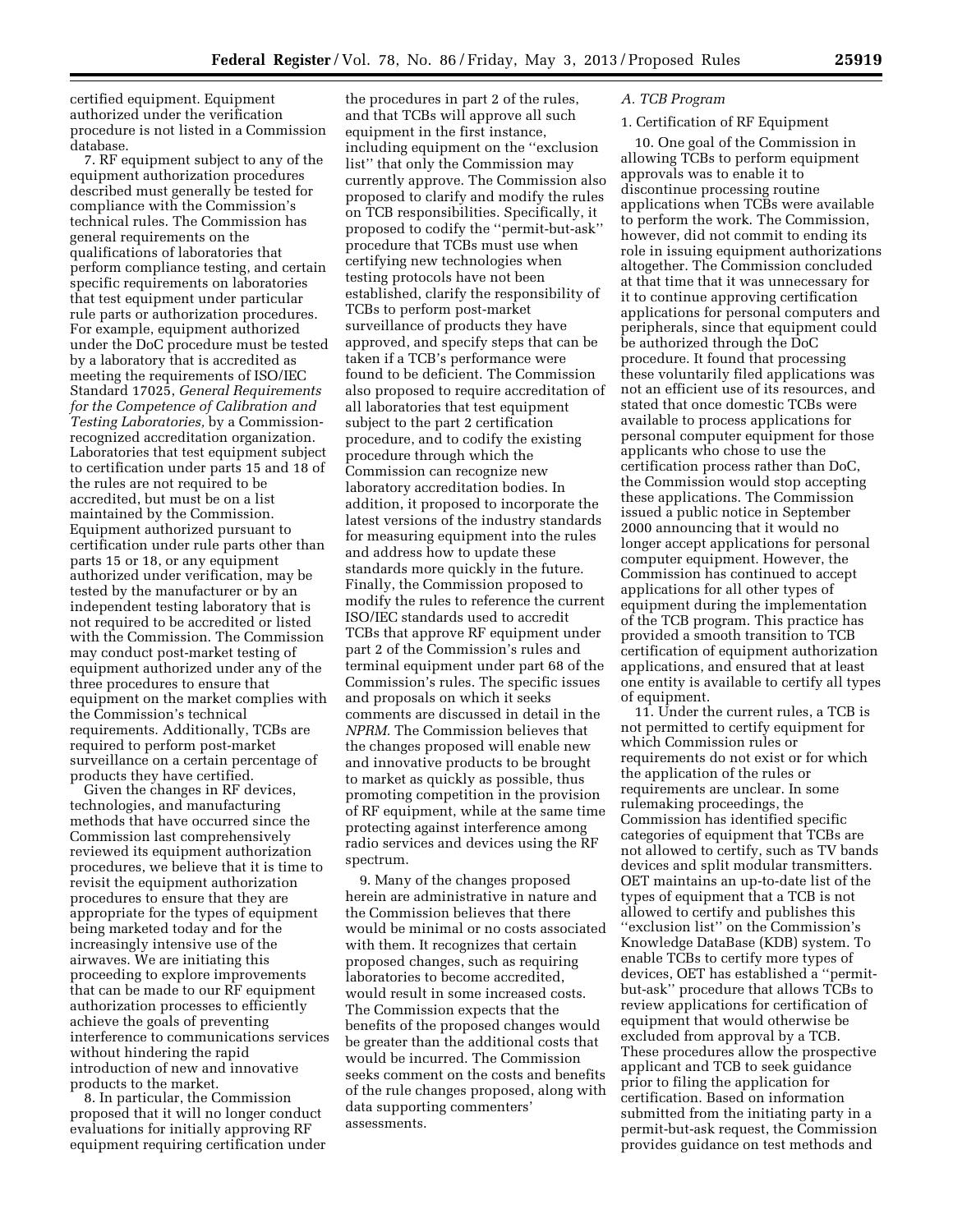the applicability of the Commission's technical requirements specific to the device for which authorization is to be requested. This is an electronic inquiry/ response process that is linked to the electronic equipment authorization system. The TCB then reviews the application for certification based on the guidance received from the Commission. Once a TCB has completed a review of equipment covered by the permit-but-ask procedure, it confirms with OET that appropriate measures have been taken to demonstrate compliance with the guidance provided by OET prior to issuing a grant of certification. The appropriate measures include seeking guidance on proper test procedures, applying interpretations of technical rules or applying specific review procedures as provided by the Commission staff prior to the final approval.

12. The Commission maintains a database of all RF equipment certified by the Commission and TCBs. This database allows the Commission to verify that a device is approved without having to contact the TCB that approved the device to obtain the records demonstrating compliance with the FCC requirements. The database also allows the Commission to monitor the activities of TCBs to determine how many approvals are issued for each type of equipment. Further, this database provides a single publicly available source of information that parties can use to verify approvals and obtain copies of applications for and grants of certification.

13. *Proposals.* Now that the TCB program is well-established, the Commission proposes that the Commission no longer directly issue any grants of equipment authorization, and instead allow TCBs to authorize all products subject to certification. This proposal will allow the Commission staff to concentrate on enforcing the rules, providing the necessary oversight and guidance to the TCBs, performing post-market surveillance and auditing random samples of products approved by the TCBs. The Commission notes that during Fiscal Year 2011, TCBs certified approximately 98% of the products submitted for approval under the Commission's RF equipment authorization program. It also proposes to provide TCBs with specific authority to dismiss equipment authorization applications under the same circumstances that the Commission may dismiss applications. Specifically, the Commission proposes that a TCB shall dismiss an application that is not in accordance with the provisions of Subpart 2 or if requested by the

applicant, and the TCB may dismiss an application if the applicant fails to provide additional information or test samples requested by the TCB. The dismissal of an application would be without prejudice to the applicant filing a new application under the same FCC identification number with additional or corrected information. An applicant could appeal a TCB's dismissal of an application to the Commission if it believed that the TCB acted in error, and the Commission could change a TCB's action that it finds erroneous. However, the Commission is not proposing to provide TCBs with authority to deny applications, which it believes is a function that should be reserved for the Commission. A TCB could recommend denial of an application to the Commission which would determine if such action is warranted. A TCB would continue to have authority to rescind a grant within 30 days as the rules currently allow for both TCBs and the Commission, but we are proposing to change the term ''rescind'' to ''set aside'' for consistency with the part 1 rules. The Commission does not expect that this proposal will have any impact on applicant's costs because TCBs already certify approximately 98% of all RF equipment. Further, the benefits are significant because applicants for equipment certification would be able to have all types of devices approved by a TCB and obtain approvals more quickly. The Commission seeks comment on these proposals.

14. The Commission proposes to eliminate the exclusion list and instead codify a procedure that TCBs will use when they require guidance from the Commission to certify a product for which the rules, requirements or measurement procedures are not clear. It proposes to call this the pre-approval guidance procedure. Under this procedure, the Commission will identify the types of devices or types of testing for which a TCB will be required to consult with the Commission before granting certification. These may include, for example, devices operating under the Dynamic Frequency Selection (DFS), Ultra Wide Band (UWB) and TV Bands Device (TVBD) rules under which the Commission is the only equipment approval body at the present time. Under our proposed procedure, the Commission would have to give its concurrence before a TCB could grant an application. The Commission also would advise a TCB if additional information or equipment testing is required or if the equipment cannot be approved because it does not comply with the Commission's rules. In this

manner, although ultimately the authorization is granted by a TCB, the Commission will continue to exercise the necessary control and oversight of particular areas of the rules until such time that it determines these areas can be considered routine and these additional oversight procedures will not be needed. The Commission expects that having TCBs process applications for equipment currently on the exclusion list under the proposed preapproval guidance procedure will speed processing because TCBs will perform all of the routine application review, while OET will need to review only those portions of an application that require additional oversight. We seek comment on this proposal.

15. The current permit-but-ask process does not fully integrate the inquiry/response function in the KDB with the application processing function in the Equipment Authorization System (EAS). This process requires a TCB to first send a request through the KDB for Commission guidance on processing an application on the permit-but-ask list. The TCB then uploads files for Commission review using the EAS, which is a separate system from the KDB. Any further communications between the Commission and a TCB are made using the KDB. Therefore, both the Commission and TCBs must cross reference application files and related communications that are stored on different electronic systems. As a result, the process has sometimes been time consuming for applicants and TCBs. The Commission intends to fully integrate the pre-approval guidance procedure with the EAS, thereby improving Commission response time while continuing to provide necessary guidance for new equipment representing new technologies.

16. Under the present process, the Commission may test a sample of certain types of equipment before it gives a TCB permission to issue a grant of certification. For example, for equipment subject to the Dynamic Frequency Selection (DFS) requirements in part 15, subpart E, the Commission requires a sample of the equipment being considered for certification be tested at the Commission's Laboratory prior to the grant of certification being issued. The Commission proposes to provide that the pre-approval guidance procedure include the option for the Commission to conduct pre-grant sample testing to ensure that the Commission is able to request samples of devices to verify their compliance with the rules. The Commission seeks comment on this proposal.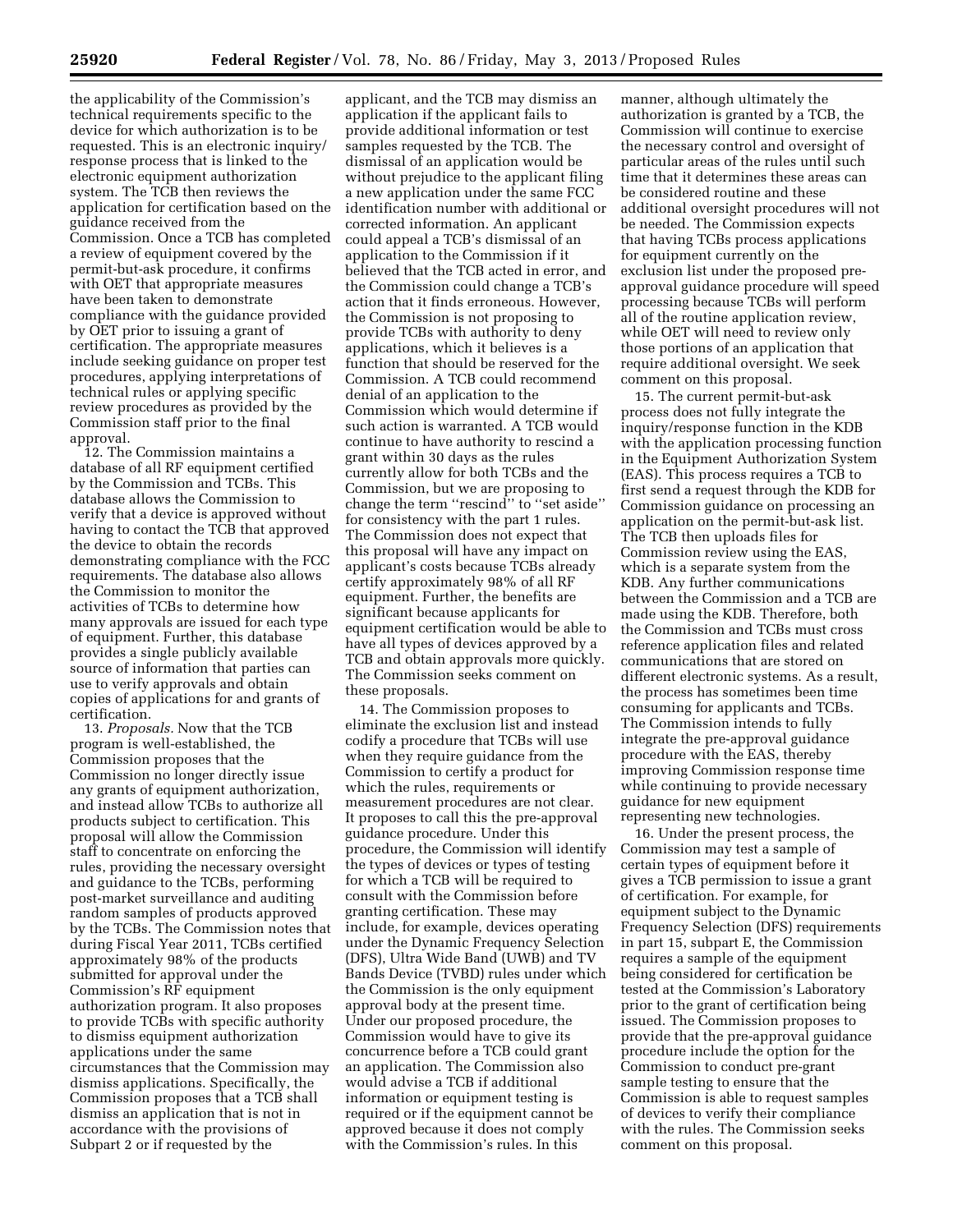17. In summary, the proposed preapproval guidance procedure would function as follows:

1. The Commission will issue a KDB publication identifying the categories of equipment or types of testing that come under the pre-approval guidance procedure. This list will include devices currently on the exclusion and permitbut-ask lists.

2. The TCB will perform an initial review of the application and determine the issues on which it needs to obtain guidance from the Commission. It will then contact the Commission to obtain guidance on those issues by electronically submitting relevant exhibits.

3. The TCB will review the application in accordance with the Commission's guidance to determine whether the equipment complies with the Commission's rules.

4. The Commission may request and test a sample before the application can be granted.

5. The TCB will electronically submit all exhibits to the Commission along with a recommendation to grant or dismiss the application.

6. The Commission will give its concurrence for the TCB to grant the application if it determines that the equipment complies with the rules. The Commission will advise the TCB if additional information or equipment testing is required, or if the equipment cannot be approved because it does not comply with the Commission's rules. The Commission seeks comment on this

proposed procedure and on any additions or modifications that may be required.

18. Under the current rules, an application for certification of RF equipment is made by filing FCC Form 731 and the supporting information required by the rules, including a measurement report, instruction manuals, and equipment photographs and diagrams. For equipment certified by the Commission, the application form and supporting information must be filed electronically with the EAS at the URL specified in the rules. For equipment certified by TCBs, the applicant files the information required by Form 731 and all required exhibits directly with a TCB. The Commission's rules also require that applicants, to be eligible for any instrument of authorization from the Commission, must certify that they comply with the Implementation of the Anti-Drug Abuse Act of 1988 and are responsible for ensuring that statements made in an application for authorization are true and correct to the best of their

knowledge and belief. Signatures required on the application may be in electronic format.

19. The Commission proposes to modify its rules to clarify the responsibilities of applicants for equipment authorization and of the TCBs that will process these applications through the Commission's electronic systems. It proposes to modify § 2.911 to state that applicants shall send a written, signed request for equipment authorization to a TCB. The Commission would continue to permit signatures in electronic format. It also proposes to modify the rule to make explicit that applicants provide the TCB with the information required by Form 731 in writing or electronic format, including all exhibits that the TCB requires to process the application and to complete Form 731 in the Commission electronic system. For example, applicants would have to provide the TCB with an FCC Registration Number (FRN) and a grantee code if these have already been assigned to the applicant by the Commission. The Commission further proposes that an applicant must provide the TCB with signed written certifications stating that it complies with Implementation of the Anti-Drug Abuse Act of 1988 and that all statements made in the application are correct to the best of its knowledge and belief. Additionally, the Commission proposes that the TCB must submit the applicant's certifications as exhibits when it uploads Form 731 applications to the Commission. The Commission is also proposing to incorporate into § 2.911 the requirement from § 2.913 that applications must be accompanied by the appropriate fees since new applicants for certification must submit a fee to obtain a grantee code, and this function could be handled by a TCB if an applicant authorizes a TCB to do so. However, because that is the only equipment authorization fee listed in § 1.1103 of the rules that a TCB or an applicant might need to submit to the Commission, the Commission proposes to modify § 1.1103 to eliminate equipment authorization fees that would no longer be collected by the Commission if TCBs approve all equipment subject to certification. The Commission does not expect that these proposals will be burdensome because TCBs should already be obtaining the required certifications and any other information that they need from applicants to complete their Form 731. The Commission seeks comment on these proposals.

20. The rules currently require that a TCB supply the Commission with

electronic copies of FCC Form 731 and the grant of equipment authorization for each RF device certified by the TCB. The rules do not require TCBs to submit other supporting information from the certification application, but they specify that the Commission can request the complete application and exhibits from a TCB if it needs additional information about a particular device. In order for the Commission to effectively perform its program oversight and enforcement role, it is necessary to have the TCB submit a complete copy of the certification application to the database, including all the photographs, user manuals and test reports. The Commission therefore routinely request that TCBs submit complete information for each certification application that they approve.

21. The Commission proposes to amend § 2.926(g)(1) of the rules to require that TCBs provide the Commission with a complete copy of each certification application that they process, including all exhibits required by the Commission's rules, prior to issuance of a grant of certification or dismissal of the application. The TCB would grant or dismiss equipment authorization applications through the Commission's electronic EAS. The Commission also proposes to move to this section the language concerning the confidentiality of application exhibits from  $\S 2.962(g)(4)$  and remove the remainder of  $\S 2.962(g)(4)$  as unnecessary since it refers to full applications being sent to the Commission upon request. These proposed changes will codify the current Commission practice of obtaining complete information for all equipment certified by TCBs prior to the issuance of a grant, and will provide notice to the Commission and other TCBs concerning which applications were dismissed. The changes would not result in any significantly increased burden for TCBs because they already supply the complete application and all exhibits to the Commission for equipment that they approve, and the Commission expects that the number of dismissed applications that they would have to submit to the Commission will be small in comparison to those they grant. The Commission seeks comment on these proposals.

22. The Commission also proposes to make a number of minor revisions to the part 2 rules to reflect the fact that TCBs would approve all RF equipment subject to the part 2 certification requirement. In particular, the Commission notes that the following sections refer to certification applications being processed by the Commission and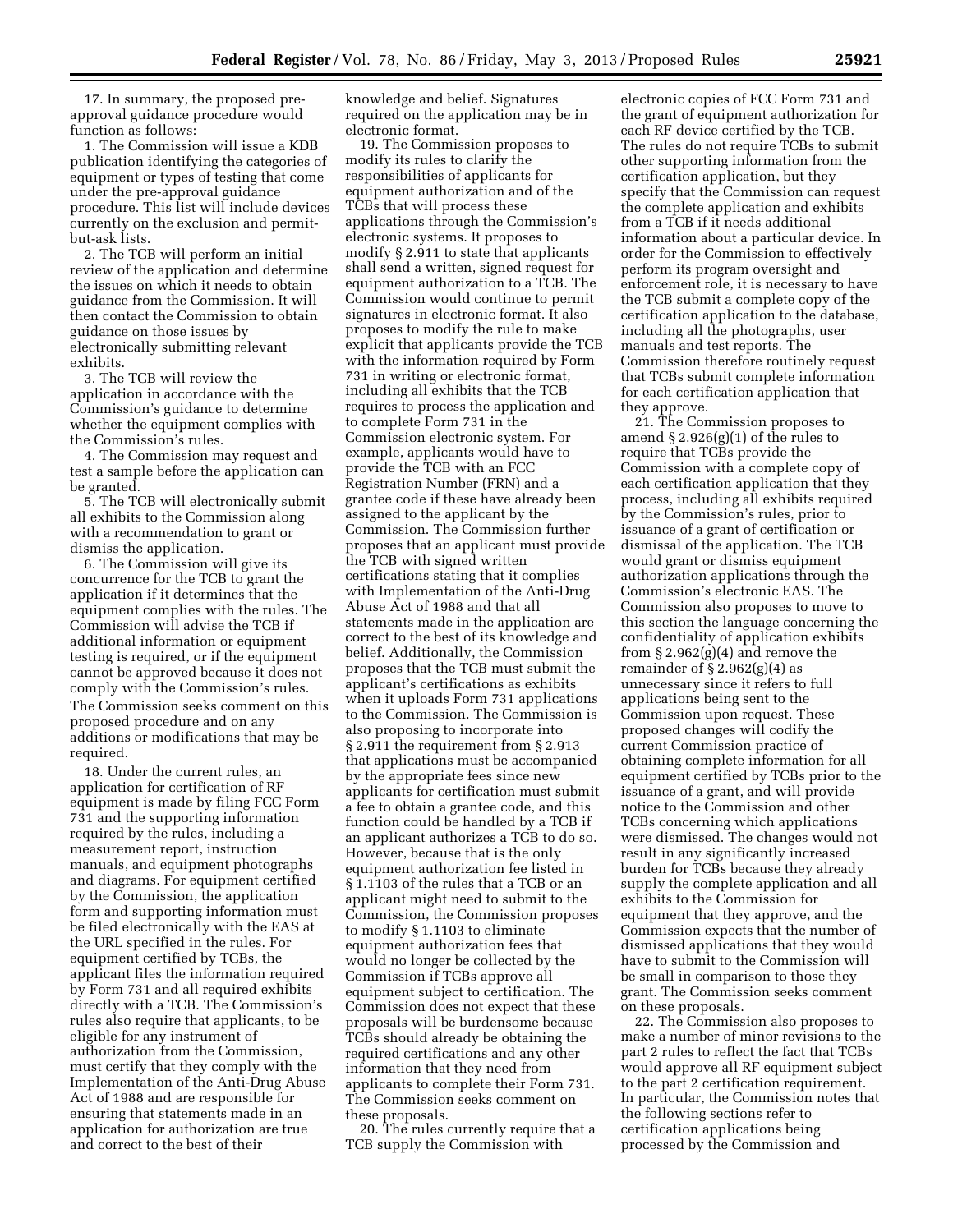propose to modify the language in these sections to reflect the Commission's proposals that TCBs will process all certification applications: 2.901 (Basis and purpose), 2.907 (Certification), 2.909 (Responsible party), 2.915 (Grant of application), 2.917 (Dismissal of application), 2.919 (Denial of application), 2.921 (Hearing on application), 2.924 (Marketing of electrically identical equipment \* \* \*), 2.925 (Identification of equipment), 2.926 (FCC identifier), 2.927 (Limitations on grants), 2.929 (Changes in name, address, ownership or control of grantee), 2.932 (Modification of equipment), 2.933 (Change in identification of equipment), 2.947 (Measurement procedure), and 2.1043 (Changes in certificated equipment). The Commission seeks comment on this proposal and whether there are any other sections in part 2 or other rule parts that need to be modified if TCBs approve all RF equipment requiring certification.

### 2. Post Market Surveillance

23. TCBs must be accredited to demonstrate that they comply with the Commission's TCB qualification criteria based on ISO/IEC Guide 65, *General requirements for bodies operating product certification systems.* Section  $2.962(g)(2)$  states that, in accordance with ISO/IEC Guide 65, a TCB is required to conduct appropriate postmarket surveillance activities on equipment that it certifies. This rule section requires that these activities be based on ''type testing'' (*i.e.,* sample testing) of samples of the product types that the TCB has certified. Other types of surveillance activities of a product that has been certified are permitted provided they are no more onerous than type testing. This rule section also states that the Commission may at any time request a list of products certified by a certification body and request copies of product evaluation reports. In addition, the Commission may request that a TCB perform post-market surveillance of a specific product it has certified. The Commission has authority to require grantees of certification to submit samples for testing at the FCC Laboratory, but there is no rule that specifically states that a TCB may request samples directly from the grantee of certification.

24. OET has delegated authority under the Commission's rules to develop the procedures that TCBs will use for performing post-market surveillance. OET has provided information to TCBs on performing post-market surveillance in KDB Publication No. 610077. This

publication requires TCBs to develop a sample test plan and describes the criteria TCBs must use in selecting samples. TCBs must perform postmarket surveillance testing on at least five percent of the products that they certify each year. This publication also describes how TCBs should obtain and evaluate samples and requires that they submit a report on their findings to **OET.** 

*25. Proposals.* The Commission proposes to modify the rules on postmarket surveillance to more clearly define the responsibilities of TCBs. Specifically, it proposes to modify § 2.962 to indicate that OET publishes a KDB on TCB post-market surveillance requirements, and that this document provides specific information such as the number and types of samples that a TCB must test. The Commission also proposes to provide TCBs with clear authority to request samples of equipment that they have certified directly from the grantee of certification. In this regard, the Commission notes that there are currently six different sections in part 2 of the rules that address the submission of equipment samples for testing, so it is proposing to merge these and create a single rule section that addresses equipment sample requests.

26. OET may want TCBs to perform post-market surveillance on specific devices or categories of equipment due to concerns about interference or equipment non-compliance. In such cases, the Commission proposes that OET would send a sample request directly to the grantee of certification and request that the grantee submit the sample directly to the TCB that performed the original certification for evaluation. OET will also notify the TCB that it has requested that the grantee submit a sample, and that the TCB must test the device. Any equipment samples requested by the Commission for testing by a TCB would be included in the minimum required post-market surveillance testing by the TCB. The Commission also proposes that failure of a grantee to submit a sample to a TCB within 21 days may be cause for the Commission to take actions such as suspending action on other applications for equipment authorization submitted by that grantee or issuing monetary forfeitures pursuant to § 1.80 of this chapter. The Commission may consider extensions of time upon submission of a showing of good cause.

27. The Commission proposes that, if the TCB determines that the equipment does not comply with the Commission's requirements for such devices, the TCB shall immediately notify the grantee and

the Commission in writing. The Commission also proposes that the grantee must provide the TCB with information on the corrective action that it has taken to bring the equipment into compliance and that the TCB will have 30 days to submit a report on these actions to the Commission. It further proposes to require that TCBs submit periodic reports of their post-market surveillance activities and findings by a date determined by OET, but the Commission is are not proposing to specify the date in the rules to provide OET with the flexibility to modify it if necessary. The Commission does not expect that these proposals will impose any new costs on TCBs or grantees of certification because TCBs must already perform post-market surveillance testing on at least 5% of the devices they approve, and grantees are already required to supply a test sample upon request.

28. The Commission seeks comment on these proposals. It also seeks comment on how we would coordinate sample requests to ensure that the Commission and TCBs do not send duplicate requests for the same device or requests for more samples than the TCB is required to test. The Commission further seek comment on whether there should be cross-checking among TCBs, so that a TCB would test some equipment that another TCB approved. If so, how would it determine which sampled equipment is to be tested by which TCB? If a TCB is required to test a sample device approved by a different TCB, who should bear the cost of testing and reporting? The Commission we also seeks comment on ways that the Commission could obtain samples from the retail market that are part of the oversight process. For example, could the grantee provide a voucher that the Commission could use to obtain a sample from a retail outlet of its choosing, or could the grantee arrange for the Commission to pick a sample at random from a distributor? The Commission notes that in some cases, it may need special test software so that it can verify a device's compliance with the rules. The Commission seeks comment on how it should obtain any special test software for use with unmodified production devices that it obtains from the market. The Commission further seeks comment on whether its proposals would impose any new costs on TCBs or grantees, and if so, whether the benefits of the proposals outweigh the costs.

#### 3. Assessing TCB Performance

29. Because the Commission is proposing to allow TCBs to approve all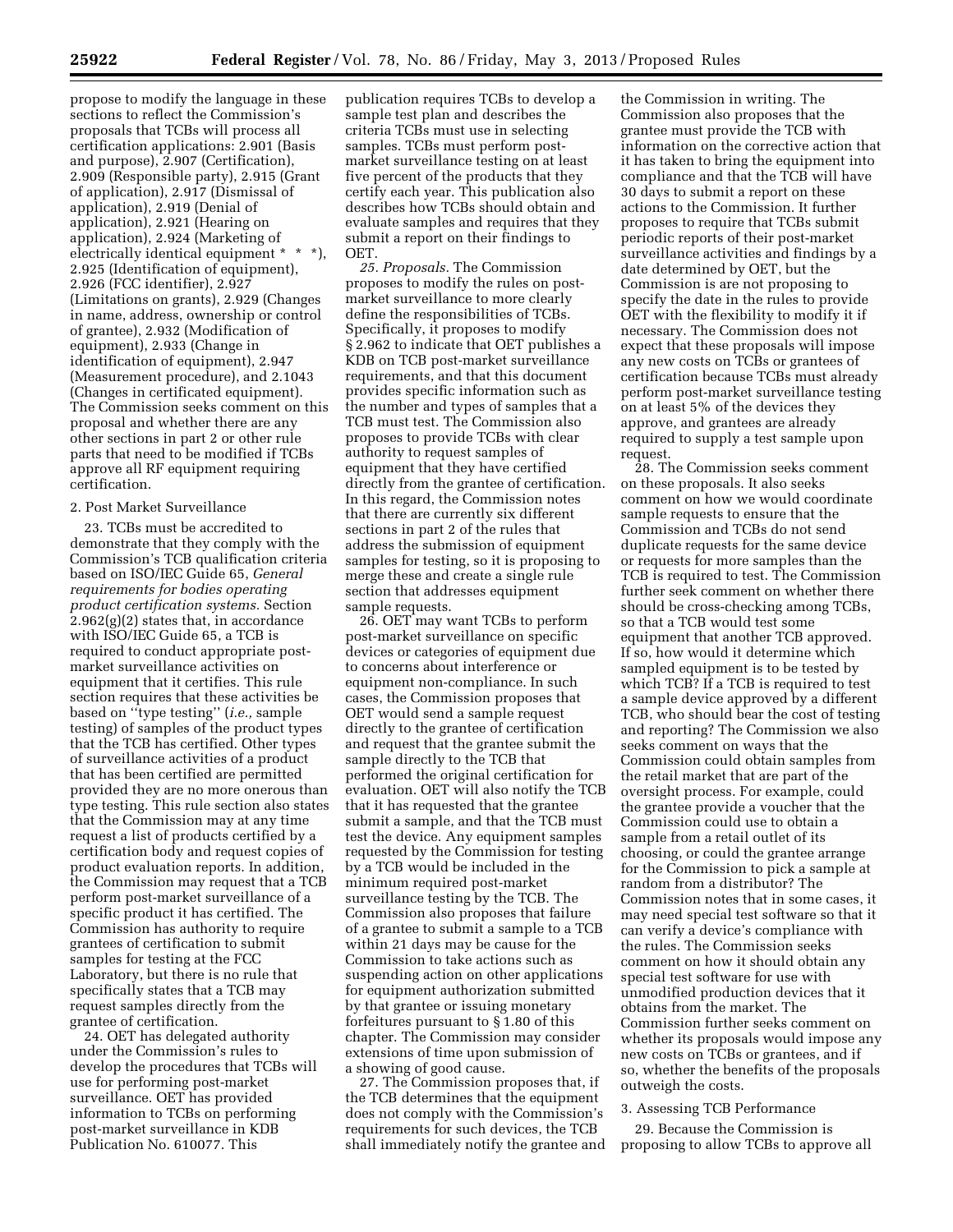RF equipment that is subject to certification, it will become increasingly important to ensure that recognized TCBs continue to meet all relevant Commission requirements and that we minimize the possibility that equipment could be certified without fully complying with our technical rules. For an organization to be recognized as a TCB, the Commission requires that it be accredited to demonstrate compliance with ISO/IEC Guide 65 for operating a certification body. The rules currently provide that TCBs within the United States may be designated by the Commission after demonstrating that they are accredited in accordance with this guide by NIST or its recognized accrediting organization. NIST recognizes ANSI and A2LA to accredit prospective TCBs. TCBs outside the United States must be accredited and designated by an authority recognized under the terms of an MRA, and their designation must be recognized by the Commission. In addition, a TCB must demonstrate expert knowledge of the regulations for each product type for which it seeks recognition; recognize when interpretations of the rules or test procedures are necessary and demonstrate knowledge of how to obtain current and correct interpretations; and participate in consultative activities identified by the Commission to establish a common understanding and interpretation of the regulations. A prospective TCB must demonstrate its knowledge and expertise to the organization that performs the accreditation for compliance with ISO/IEC Guide 65. The Commission has prepared a checklist of the subject areas that accreditors must assess.

30. If the Commission has concerns regarding the performance of a TCB, it may initiate action to verify the TCB's current technical competence and conformity with the designation and recognition requirements. In particular, the rules state that the Commission will withdraw designation of a domestic TCB if the TCB's accreditation is withdrawn, if the Commission determines there is just cause for withdrawing the designation, or if the TCB no longer wants the designation. The rules state that the Commission will provide a domestic TCB with a 30-day notice of its intention to withdraw the TCB's designation and provide it with an opportunity to respond. In the case of TCBs recognized pursuant to an MRA, each MRA describes a procedure for the Commission to follow to challenge a TCB's technical competence with the specified designating authority.

The Commission's rules state that it will provide a TCB recognized under an MRA at least 30 days to respond in cases of disputes with respect to its designation or recognition and that it will consult with the United States Trade Representative (USTR) as necessary. The Commission's Enforcement Bureau may also investigate cases involving possible misconduct by TCBs and will take appropriate actions as required.

31. At present, the rules describe procedures only for the withdrawal of the designation or recognition of a TCB and do not specify any less severe actions that the Commission could take if it has concerns about the performance of a particular TCB. If an organization wishes to reapply to be a TCB following withdrawal of its designation or recognition, it must complete a new evaluation and accreditation process to determine if it meets the designation criteria, which can be a lengthy and complex process. Based on the Commission's experience with the TCB program, it has found cases where it has had concerns about a TCB's performance, but did not believe that revoking its authority to certify equipment would be an appropriate remedy. For example, such cases could result when a TCB misinterpreted the rules or measurement procedures, failed to familiarize itself with the latest Commission guidance documents, or did not realize when it needed to obtain additional guidance from the Commission. The Commission may discover concerns about TCB performance when auditing granted applications and discovering that applications are missing required exhibits or that the Commission can not determine whether the equipment complies with all requirements in the rules. The Commission believes that cases such as these could be appropriately addressed in some instances by simply having the TCB take corrective action, such as additional consultation with the Commission and better staff training.

32. *Proposals.* As an initial matter, the Commission proposes to modify the rules to clarify the role of NIST in designating domestic TCBs. By way of background, there are three steps that an entity must follow to become a TCB. First, a prospective TCB must obtain accreditation from a Commissionrecognized organization to demonstrate that it complies with the requirements of ISO/IEC Standard 17025 and Guide 65. Second, a prospective TCB must apply to the government agency that has the authority to designate TCBs (''designating authority'') in the country

where the TCB is located and demonstrate that it complies with all of the Commission's requirements to become a TCB. Third, the designation of the prospective TCB must be recognized by the Commission, which places the names of TCBs acceptable for performing equipment certification on a publicly available list. Under the current rules, NIST is the accreditor for TCBs in the United States, and the Commission is the designating authority. NIST may also allow other qualified organizations to accredit TCBs.

33. The current practice for designating TCBs in the United States is for prospective TCBs to apply directly to NIST after being accredited to ISO/IEC Standard 17025 and Guide 65 by a recognized accreditor. NIST evaluates the qualifications of prospective TCBs to ensure that they comply with all of the Commission's TCB requirements. NIST then forwards to the Commission information about the TCBs it found compliant with the Commission's requirements. Therefore, NIST effectively operates as the designating authority for TCBs within the United States. Consistent with this practice, the Commission proposes to modify §§ 2.960(b) and 68.160(b) of the rules to recognize NIST as the designating authority for TCBs within the United States. NIST would continue to have authority to designate other organizations to accredit TCBs as it does now. To ensure effective oversight of the TCB program, the Commission proposes that an organization designated by NIST as a TCB would have to be recognized by the Commission before it could function as a TCB, and that the Commission could withdraw its recognition of a TCB designated by NIST that does not operate in accordance with the rules. This change would make the designation and recognition requirements for domestic and foreign TCBs more consistent, in that in both cases the Commission would rely on other organizations to accredit and designate TCBs, but the Commission would have to recognize the designated TCBs before they could operate, and the Commission could withdraw its recognition of a TCB that exhibits serious performance problems. The Commission does not expect that these proposals would result in any additional costs on TCBs or other parties since the proposals would merely codify the existing practices that have evolved over time. The Commission seeks comment on these proposals.

34. The Commission also proposes to amend the rules to provide additional measures that the Commission could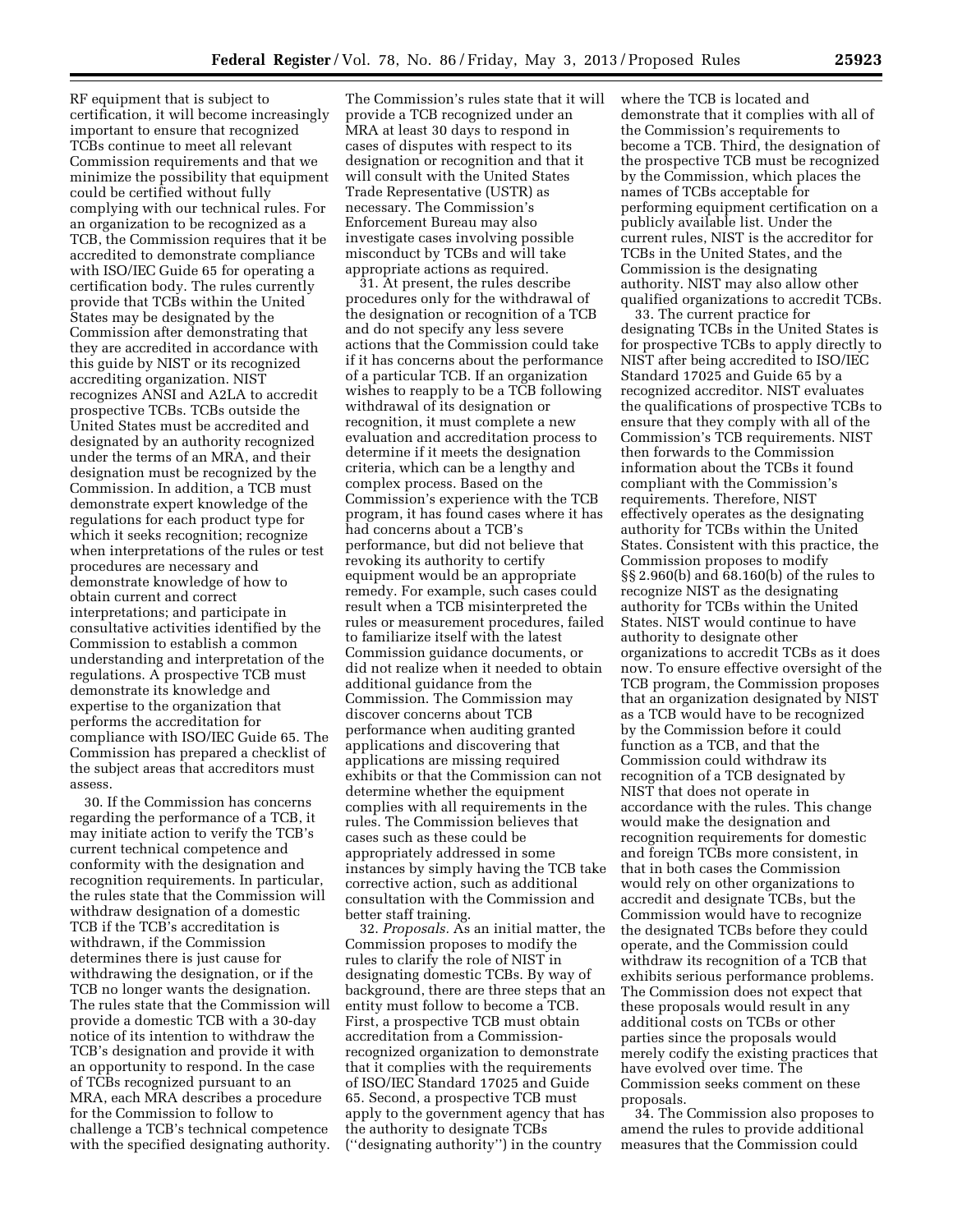take to address TCB performance issues that are less severe than the complete withdrawal of a TCB's designation or recognition. These proposed measures are designed to address performance issues that can be resolved through relatively simple corrective measures by a TCB, and are not intended to limit the Commission's ability to act quickly if serious misconduct by a TCB were to occur. Specifically, the Commission proposes that it will first notify a TCB in writing when it has evidence that the TCB is not approving equipment in accordance with the Commission's rules and policies and request that it correct any apparent deficiencies. The Commission may monitor all grants by a TCB during the time it provides for it to respond to us, and the Commission would set aside any grants found to be in error within the 30 day time period provided in the rules. If a TCB does not demonstrate that it has satisfactorily resolved the performance issues identified by the Commission, it is proposes that the Commission may temporarily require that all certification applications filed with that TCB be processed using the pre-approval guidance procedure for a period of at least 30 days. This would provide the Commission an opportunity to review all of that TCB's applications prior to grant to ascertain whether it has corrected the identified performance deficiencies. The Commission further proposes that it will provide a TCB with a 30-day notice of its intent to require that applications be processed under the pre-approval guidance procedure unless the Commission finds good cause to require a more immediate implementation of this protective measure. A shorter time frame may be appropriate, for example, in cases where the Commission discovers that a TCB has a pattern of approving equipment that is non-compliant with the rules, particularly equipment that has a high potential for causing harmful interference. The Commission also proposed that when a TCB demonstrates to the Commission that it is processing equipment approval applications in accordance with the rules, it would no longer be required to use the preapproval guidance procedure for all equipment, just the equipment on the pre-approval guidance list. The Commission further proposed that these procedures would apply equally to both domestic and foreign TCBs.

35. In cases where a TCB continues to exhibit performance deficiencies after the Commission requests that it take corrective action, it has been proposed that the Commission may request that

the designating authority and accreditation body investigate and take appropriate steps as needed. This could include, for example, limiting the scope of the TCB's accreditation, or withdrawing the accreditation. The Commission proposes that in such cases it would limit the scope of equipment that a TCB could approve if the accrediting body limited the scope of a TCB's accreditation, and that the Commission would no longer recognize a TCB if its accreditation is withdrawn. The Commission further proposes that it would no longer recognize the designation of a TCB, either foreign or domestic, if good cause exists, *e.g.,* a TCB shows a pattern of approving equipment that is clearly not in compliance with the rules. It is also proposed that the Commission would provide a TCB with at least 60 days notice of its intention to withdraw or limit the scope of its recognition and provide the TCB with an opportunity to respond. During that time, the Commission would monitor all grants issued by the TCB and would set aside any grants within 30 days that were issued in error. In the case of a TCB recognized pursuant to the terms of an MRA, the Commission would provide more than 60 days notice if required by the MRA and consult with the Office of the United States Trade Representative (USTR) as necessary concerning any trade issues that arise. In addition, the Commission proposed that if a TCB's status is revoked, any equipment certifications previously approved by the TCB would continue to be valid unless specifically set aside or revoked by the Commission. However, a TCB would not be permitted to act on any certification applications that it was processing but had not yet approved at the time its operating status was revoked.

36. The Commission also proposed certain other modifications to clarify the part 2 rules for TCBs. Specifically, it proposed to modify § 2.962(e)(1) to specify the recognition requirements for both foreign and domestic TCBs. This section currently specifies the recognition requirements for only domestic TCBs. The Commission also proposed to move the text in § 2.962(h) concerning disputes over the recognition of foreign TCBs to § 2.962(e) because it more appropriately fits in that paragraph which addresses the recognition of TCBs.

37. The Commission seeks comment on these proposals. In particular, it seeks comment on whether the steps being proposed are appropriate, and whether there are other measures the Commission could take to ensure that

TCBs operate in accordance with the rules. For example, should the Commission instead prohibit a TCB from approving any equipment for a limited time period when performance issues arise? If the Commission were to prohibit a TCB from approving equipment for a certain time, it seeks comment on how it could determine when the TCB has corrected its performance problems. The Commission also seeks comment on whether it needs to more clearly define the circumstances under which it would take actions such as requiring all of a TCB's applications to be processed under the pre-approval guidance procedure. If so, what should those circumstances be?

# 4. TCB Accreditation

38. The Commission's rules require that TCBs that approve either RF equipment under part 2 or terminal equipment under part 68 of the Commission's rules meet the accreditation standards in specific ISO/ IEC standards. An entity recognized as a TCB must be accredited as meeting all appropriate specifications in ISO/IEC Guide 65, *General requirements for bodies operating product certification systems,* for the scope of equipment that it will certify. An organization accrediting a prospective TCB to Guide 65 must be capable of meeting the requirements and conditions of ISO/IEC Guide 61, *General requirements for assessment and accreditation of certification/registration bodies.* TCBs also must be accredited as meeting the requirements of ISO/IEC Standard 17025, *General Requirements for the Competence of Calibration and Testing Laboratories.* The organization accrediting a TCB or testing laboratory to ISO/IEC 17025 must be approved by OET to perform such accreditation based on ISO/IEC Guide 58, *Calibration and testing laboratory accreditation systems—General requirements for operation and recognition.* A TCB that approves RF equipment under part 2 must be reassessed for continuing accreditation at intervals not to exceed two years.

39. Subsequent to the adoption of the rules specifying these requirements, several ISO/IEC guides were updated. Specifically, ISO/IEC Guides 58 and 61 were updated and combined into a single new standard, ISO/IEC 17011, *Conformity assessment—General requirements for accreditation bodies accrediting conformity assessment bodies.* ISO/IEC 17011 was prepared by the ISO Committee on conformity assessment (CASCO) because the work performed by accreditation bodies accrediting testing laboratories and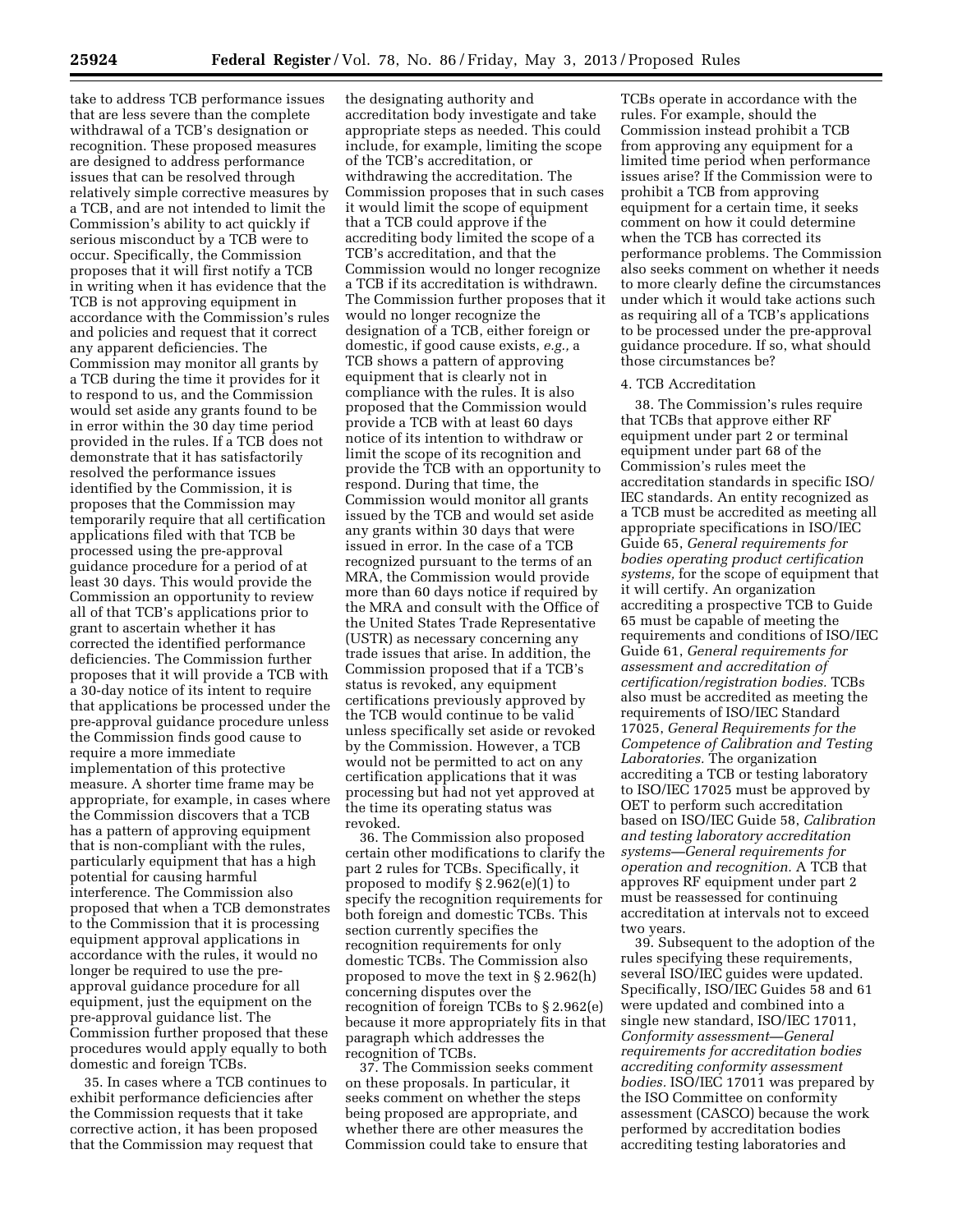certification bodies is quite similar, and the two separate standards had two sets of largely repetitious but slightly differing requirements for evaluating laboratory and certification body functions. In addition, ISO/IEC Guide 65 was replaced with a revised version designated ISO/IEC 17065, *Conformity assessment—Requirements for bodies certifying products, processes and services.* 

40. *Proposal.* The Commission proposes to modify the rules in parts 2 and 68 to replace the references to Guide 58 and Guide 61 with references to ISO/IEC 17011, and to replace the references to Guide 65 with references to ISO/IEC 17065. Consistent with the revised ISO/IEC 17065, the Commission also proposed to change the term ''subcontractors'' with ''external resources'' in the parts 2 and 68 rules. The Commission believes that these changes will not have any significant impact on accrediting organizations or TCBs because the revised guides are substantially similar to the ISO/IEC guides currently specified in the rules. The Commission also proposed to update § 68.162 to correct the outdated references to ISO/IEC Guide 25 which is now designated ISO/IEC 17025. The Commission is not, however, proposing to change the requirement that TCBs that approve RF equipment must be reassessed every two years. The Commission seeks comment on these proposals. The Commission is also proposing to give OET delegated authority to update references to measurement procedures and other industry standards in parts 2, 5, 15 and 18 of the rules in the future.

#### *B. Test Laboratories*

# 1. Accreditation of Test Laboratories

41. Equipment subject to certification under parts 15 and 18 of the rules–*i.e.*  unlicensed devices and industrial, scientific and medical equipment—must be tested at a laboratory that meets one of two criteria: the laboratory must have either (a) filed a description of its facilities with the Commission in accordance with the requirements of § 2.948 of the rules, or (b) been accredited under ISO/IEC 17025 and recognized by the Commission. The § 2.948 filing process requires a party to submit a description of its facilities to the Commission that includes the location of the test site, a physical description of the site that includes drawings and photographs, a description of the structures that support the device being measured and test instrumentation, the measuring equipment used and information on its

calibration, a statement as to whether the site is available to do measurements for the public for a fee, and site attenuation data taken in accordance with ANSI C63.4–2001. The § 2.948 listing is based solely on a Commission review of the documentation submitted.

42. In contrast to the § 2.948 filing process, laboratory accreditation involves an extensive review of documentation and onsite visits by representative(s) of the accrediting body. Laboratory accreditation bodies assess a variety of aspects of a laboratory, including the technical competence of staff; the validity and appropriateness of test methods; traceability of measurements and calibration to national standards; suitability, calibration and maintenance of the testing environment; sampling, handling and transportation of test items; and quality assurance of test and calibration data. The accreditation of a laboratory outside the United States is considered acceptable only if it is located in a country that has an MRA with the United States or is accredited by an organization that has entered into an arrangement between accrediting organizations that is recognized by the Commission. The Commission maintains a list of laboratories that includes those that have filed a description under § 2.948 and those laboratories accredited under ISO/IEC 17025 for which the accrediting organization has submitted information to the Commission. An accredited test laboratory must be reassessed at intervals not to exceed two years.

43. Unlike parts 15 and 18 equipment rules, the Commission's rules do not require that equipment authorized to operate in licensed services be tested at either a § 2.948 listed laboratory or at an accredited and recognized laboratory. However, because many of the testing laboratories that perform measurements on equipment operating under the licensed radio service requirements also test equipment subject to parts 15 and 18, their test facilities are already accredited.

44. *Proposal.* The Commission proposed to end the listing program for laboratories that test equipment certified under parts 15 and 18 of the rules. Instead, it proposed to require that all laboratories that test equipment subject to certification and DoC under any rule part be accredited to ISO/IEC 17025. This would be a change from the current rules under which only devices subject to DoC must be tested at an accredited laboratory. The Commission believes that this change is appropriate for several reasons. First, because it is proposing to cease Commission

certification of RF devices and rely on TCBs to approve all such equipment, the Commission believes that it should at the same time take measures to continue to ensure the quality of the TCB program. Requiring laboratories that perform certification testing to be accredited will provide a higher degree of confidence for both the Commission and TCBs that testing was done in accordance with the applicable standards than the current listing procedure provides. As noted, laboratory accreditation is based on a rigorous third party review of laboratory functions and capabilities, including the technical competence of its staff and quality assurance methods, and includes onsite inspections by the accrediting organization. In contrast, the § 2.948 listing program is based solely on a desk review of certain laboratory characteristics. The Commission expects that requiring all laboratories that perform certification testing to be accredited will improve both the quality and consistency of test results. The Commission therefore believes that requiring laboratory accreditation is part of a balanced approach in allowing TCBs to certify all RF equipment while ensuring the quality of the results.

45. The Commission is proposing to retain the requirement in § 2.948 that test laboratories compile a description of their measurement facilities, and propose to require that they supply this information to a laboratory accreditation body or to the Commission upon request. This description will assist a laboratory accreditation body in evaluating the suitability of a laboratory's facilities for performing measurements. It will also help the Commission determine whether a laboratory that tests equipment subject to verification, and which is not required to be accredited, has suitable measurement facilities. The Commission also proposed to retain the requirement that accredited laboratories must be reassessed at least every two years to ensure continued compliance with the accreditation requirements.

46. It is also proposed that the Commission will maintain a list of accredited laboratories that are acceptable for testing equipment subject to our certification and DoC procedures. Under this proposal, laboratories will be accredited to test certain scopes of equipment, such as low power transmitters, unintentional radiators and transmitters used in various licensed services. The Commission believes that a list of accredited laboratories and the types of equipment they can test will assist us in our oversight of TCBs and will assist manufacturers in selecting an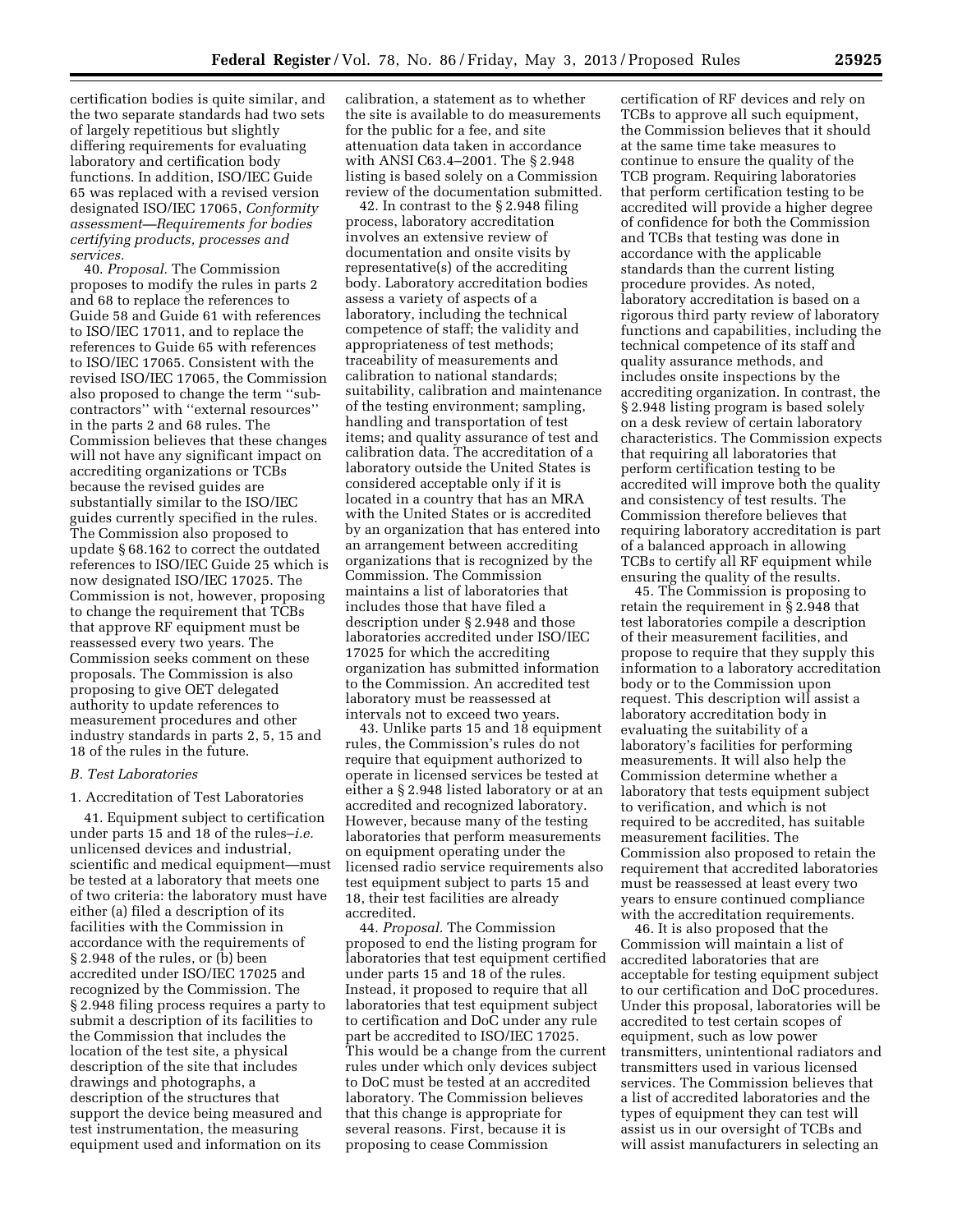appropriate testing facility. The Commission proposed to include accredited laboratories outside the United States on the list only if it recognizes their accreditation under the terms of an MRA or other agreement. The Commission is aware that some test laboratories are located in countries that do not have an MRA with the United States. In this regard, it proposes to modify § 2.948(e)(2) to provide that if a laboratory is located in a country that does not have an MRA with the United States, then it must be accredited by an organization recognized by the Commission for performing accreditations in the country where the laboratory is located. The Commission describes proposals for Commission recognition of additional laboratory accreditation bodies in the following information.

47. The Commission seeks comment on these proposals. In particular, it seeks comment on whether it is appropriate and necessary to require accreditation of laboratories that perform certification testing and whether such a requirement would be unduly burdensome. The Commission also seeks comment on whether it should allow an accredited laboratory to subcontract part of its work to another laboratory. If so, is there any reason why it should not also require the subcontractor to be accredited? The Commission also seeks comment on whether it should eliminate the § 2.948 test site listing process. The Commission further seeks comment on the information that should be included in the list of accredited laboratories if it requires accreditation of laboratories that perform certification testing. In addition, the Commission seeks comment on steps it could take to recognize the accreditation of test laboratories outside of the United States in countries that do not have an MRA with the United States. For example, should the Commission recognize accreditations made through an organization such as the International Laboratory Accreditation Cooperation (ILAC) for laboratories in countries without an MRA with the United States?

48. The Commission recognizes that there is a cost in terms of time and money for a laboratory to become accredited, but it believes the benefits of increased certainty that equipment tested by an accredited laboratory will comply with the Commission's technical requirements outweigh this burden. As noted, many laboratories that perform certification testing of part 15 and part 18 equipment as well as many laboratories that test equipment used in licensed services are already

accredited. Thus, our proposal will not impact those laboratories. However, the Commission seeks comment on the costs that its proposals would impose on currently unaccredited laboratories, and whether the benefits of our proposals outweigh the costs. The Commission furthers seek comment on the impact of this proposal on laboratories outside the United States, particularly those in countries without an MRA with the United States.

### 2. Selection of New Laboratory Accreditation Bodies

49. Under § 2.948(d) of the rules, any entity seeking recognition from the Commission as an accreditation body for test laboratories must obtain the approval of OET. OET considers recognition of entities as accreditation bodies based on requirements established by ISO and IEC. The rules currently refer to requirements in ISO/ IEC Guide 58 for laboratory accreditation, but as discussed, the Commission is proposing modify the rules to reference ISO/IEC Guide 17011 that superseded Guide 58. Under Guide 17011, the accrediting entity must be competent to (1) assess a test laboratory's compliance with applicable ISO/IEC standards for operating a testing laboratory and conducting tests; and (2) assess the laboratory's ability to perform testing in support of the applicable technical regulations. The accreditation body is required to (1) Review the qualifications of a test laboratory's test personnel, management systems, recordkeeping and reporting practices; (2) send recognized experts to observe testing at the laboratory; and (3) verify the testing laboratory's competence to perform tests in accordance with Commission-related measurement procedures.

50. On August 12, 2010 OET issued a public notice providing guidance on the type of information that an applicant that desires to be recognized by the Commission as a laboratory accreditation body should provide in support of its application. Specifically, OET stated that an applicant must submit to the Chief of OET a letter requesting such recognition and that the letter must include information on the applicant's qualifications; OET further indicated that it will make a determination based on the information provided in support of the letter of request. It stated that the following types of information would provide the ''best evidence'' of an applicant's credentials and qualifications to perform accreditation of laboratories that test equipment to Commission requirements, consistent with the

requirements of § 2.948(d) of the Commission's rules for accreditation bodies and for test laboratories:

1. Successful completion of a ISO/IEC 17011 peer review, such as being a signatory to the International Laboratory Accreditation Cooperation (ILAC) Mutual Recognition Arrangement or other equivalent laboratory accreditation agreement;

2. Experience with the accreditation of electromagnetic compatibility (EMC), radio and telecom testing laboratories to ISO/IEC 17025. This can be demonstrated by having OET staff participate in a witness audit of the accreditation body performing an assessment of an EMC/Radio/Telecom testing laboratory; or by having OET staff review the report generated by the NIST laboratory accreditation evaluation program conducted to support the Asia Pacific Economic Cooperation (APEC) Mutual Recognition Arrangement for Conformity Assessment of Telecommunications Equipment. An applicant that offers other evidence has the burden of demonstrating that the information would enable OET to evaluate its experience with the accreditation of EMC, radio and telecom testing laboratories to ISO/IEC 17025.

3. Accreditation personnel/assessors with specific technical experience in the Commission equipment authorization rules and requirements; and

4. Procedures and policies developed for the accreditation of testing laboratories for FCC equipment authorization programs.

51. *Proposal.* The Commission proposes to codify the criteria from the August 12, 2010 public notice into the rules as the method that OET will use to determine the acceptability of new laboratory accreditation bodies. OET developed these criteria during the process of selecting a new laboratory accreditation body, and we believe they represent an appropriate method for determining the acceptability of new accreditation bodies. The Commission seeks comment on this proposal.

### 3. Test Site Validation

52. A measurement facility that is used for measuring radiated emissions from equipment subject to parts 15 and 18 of the rules must meet the site validation requirements in ANSI C63.4– 2001. Radiated emission measurements above 1 GHz are required for many devices subject to parts 15 and 18. However, ANSI C63.4–2001 does not have specific site validation criteria for test facilities used for making radiated emissions above 1 GHz. Rather, it states that facilities determined to be suitable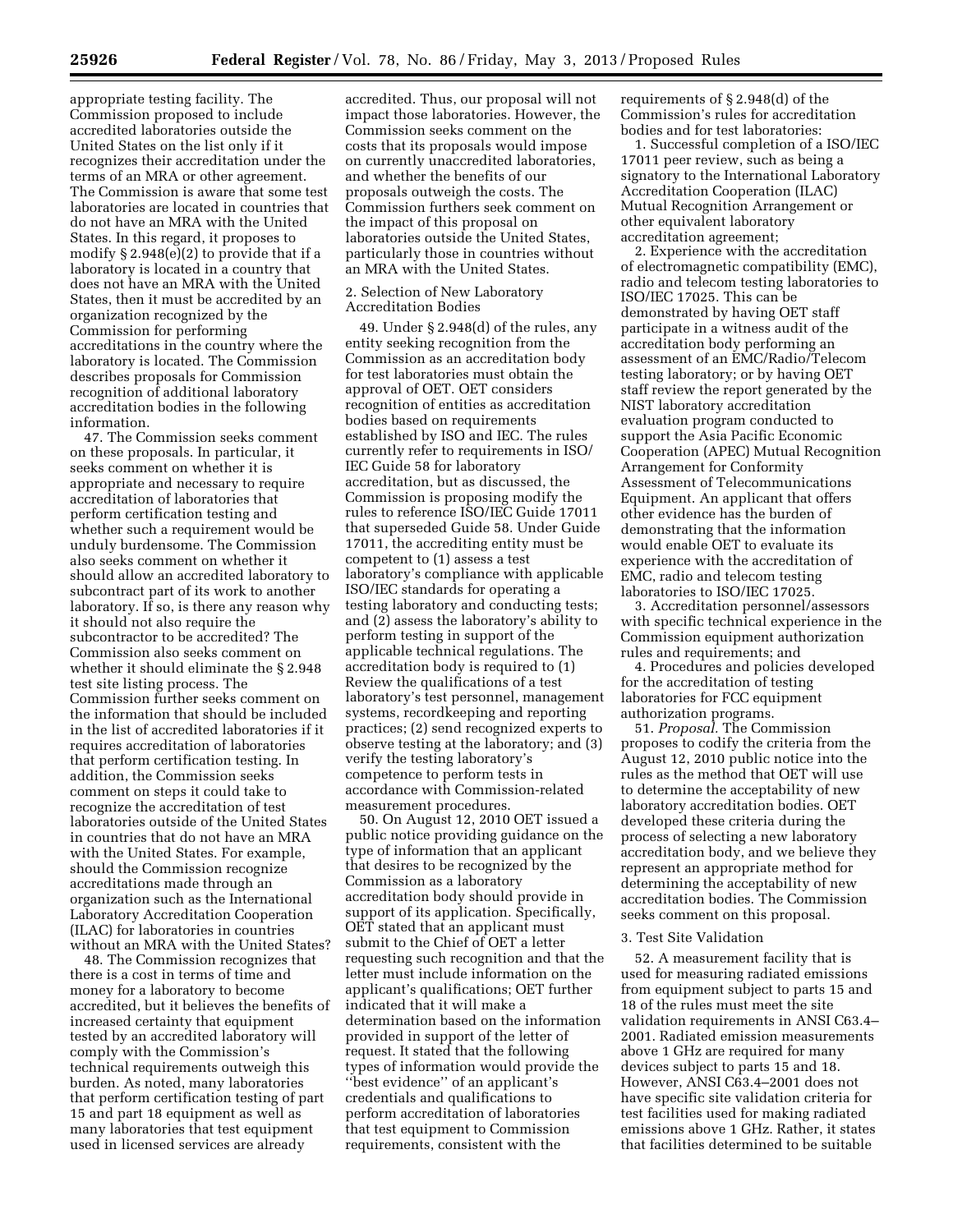for performing measurements in the frequency range 30 MHz to 1 GHz are considered suitable for performing measurements in the frequency range 1 GHz to 40 GHz.

53. ANSI C63.4–2009, *American National Standard for Methods of Measurement of Radio-Noise Emissions from Low-Voltage Electrical and Electronic Equipment in the Range of 9 kHz to 40 GHz,* provides two options for test site validation for facilities used to make radiated emission measurements above 1 GHz. Specifically, it states that facilities suitable for measurements in the frequency range 30 MHz to 1 GHz are considered suitable for measurements in the frequency range 1 GHz to 40 GHz when used with RF absorbing material covering the ground plane such that either: (1) The site validation criterion called out in CISPR 16–1–4:2007 (CISPR 16) is met; or (2) a minimum area of the ground plane is covered, *i.e.,* 2.4 m by 2.4 m (for a 3 m test distance), between the antenna and the Equipment Under Test (EUT) using RF absorbing material with a minimumrated attenuation of 20 dB (for normal incidence) up to 18 GHz.

54. *Proposal.* The Commission proposed to require that test facilities used to make radiated emission measurements on equipment authorized under any rule part meet the site validation requirements in sections 5.4.4 through 5.5 of ANSI C63.4–2009. The Commission also proposed that if the measurement site will be used for measuring radiated emissions in the range of 1 GHz to 40 GHz, the site must meet the first alternative specified in § 5.5 of this procedure which states that RF absorbing material must cover the ground plane such that the site validation criterion called out in CISPR 16 is met. The Commission believes that requiring a site to meet the CISPR 16 site validation criteria at frequencies above 1 GHz will provide better accuracy and repeatability of measurements than simply covering a minimum area of its ground plane. Consistent with § 5.4.4.2 of ANSI C63.4– 2009 and § 2.948(a)(2), the Commission proposed that compliance with the site validation criterion shall be confirmed no less than once every three years. The Commission believes that these proposals will ensure that a test site is suitable for performing accurate, repeatable measurements at all frequencies for which measurements are required. The Commission seeks comment on these proposals. It also seeks comment on how many laboratories would need to modify their sites to comply with the ANSI C63.4– 2009 and CISPR 16 site validation

criteria that we are proposing, and the costs of implementing this change.

# *C. Measurement Procedures*

# 1. Part 15 Devices

55. The Commission requires that most devices subject to the part 15 technical requirements be tested to demonstrate compliance with these requirements before they can be imported into or marketed within the United States. Section 15.31(a) of the rules specifies the measurement procedures that the Commission uses to determine equipment compliance with the part 15 technical requirements. This section states that the Commission will measure emissions from most intentional and unintentional radiators using the standard published by the American National Standards Institute, Inc. Accredited Standards Committee C63 (ANSI ASC 63), titled ANSI C63.4– 2003, *American National Standard for Methods of Measurement of Radio-Noise Emissions from Low-Voltage Electrical and Electronic Equipment in the Range of 9 KHz to 40 GHz* (ANSI C63.4 standard).

56. The Commission has issued a number of public notices, interpretations and advisories on measurement standards for intentional radiators to supplement the test procedures given in the ANSI C63.4 standard. This additional guidance has been necessitated by the growing number of intentional radiators being developed and the resulting number of questions from test laboratories seeking guidance on how to properly measure these devices for FCC compliance. To assist manufacturers in complying with the Commission's rules, the Commission staff worked with ANSI ASC C63 and its members, including manufacturers, the Telecommunication Certification Body Council (TCBC), telecommunication industry representatives and test laboratory staff, to develop a new standard, ANSI C63.10–2009, *American National Standard for Testing Unlicensed Wireless Devices* (ANSI C63.10–2009), for use in the measurement of intentional radiators in a wide range of frequency bands. This new standard consolidates the various measurement procedures that the Commission staff has already allowed for intentional radiators without substantive modification and does not add any new requirements for compliance testing.

57. ANSI ASC C63 also released a revised version of the ANSI C63.4 standard, ANSI C63.4–2009, *American National Standard for Methods of Measurement of Radio-Noise Emissions* 

*from Low-Voltage Electrical and Electronic Equipment in the Range of 9 KHz to 40 GHz.* Because ANSI ASC C63 developed a separate document that contains the measurement procedures for intentional radiators (ANSI C63.10– 2009 as discussed above), the new ANSI C63.4–2009 addresses only unintentional radiators, rather than both intentional and unintentional radiators as did the previous version. The other changes to this standard from the 2003 version are discussed in more detail. OET issued a public notice on November 25, 2009, indicating that it would accept applications for certification of equipment tested either to the ANSI C63.4–2003 procedure currently specified in the rules or to the revised ANSI C63.4–2009 and new ANSI C63.10–2009 procedures.

58. On September 27, 2011, ANSI ASC C63 filed a petition for rule making requesting that the Commission modify §§ 15.31(a)(3) and 15.38(b)(6) of the rules to remove the references to C63.4– 2003 and replace them with references to C63.4–2009 and C63.10–2009. It argues that continued use of the C63.4– 2003 standard will lead to confusion, inconsistency and a lack of repeatability in product testing. It states that its reasons for developing the 2009 version of the standard were to remove ambiguities, clarify the text in response to requests for interpretations, and to add new material concerning the calibration of test equipment and testing new types of devices. ANSI ASC C63 states that the following changes are incorporated into the new version:

• Specifying a single method of antenna calibration, rather than the two different methods specified in the 2003 version. Because the method specified in the 2009 version is different than either of the previous two methods, test laboratories may need to recalibrate their antennas if the Commission requires use of the new version.

• Clarifying the requirements that receivers and spectrum analyzers must meet and providing more detailed information on the proper use of spectrum analyzers.

• Requiring test laboratories to document any special software used to exercise the equipment under test.

• Requiring test laboratories to determine the effect of temperature changes on measurement cable losses.

• Eliminating the requirement for minimum measuring equipment sensitivity.

• Providing more guidance on testing wall-mounted and ceiling-mounted devices.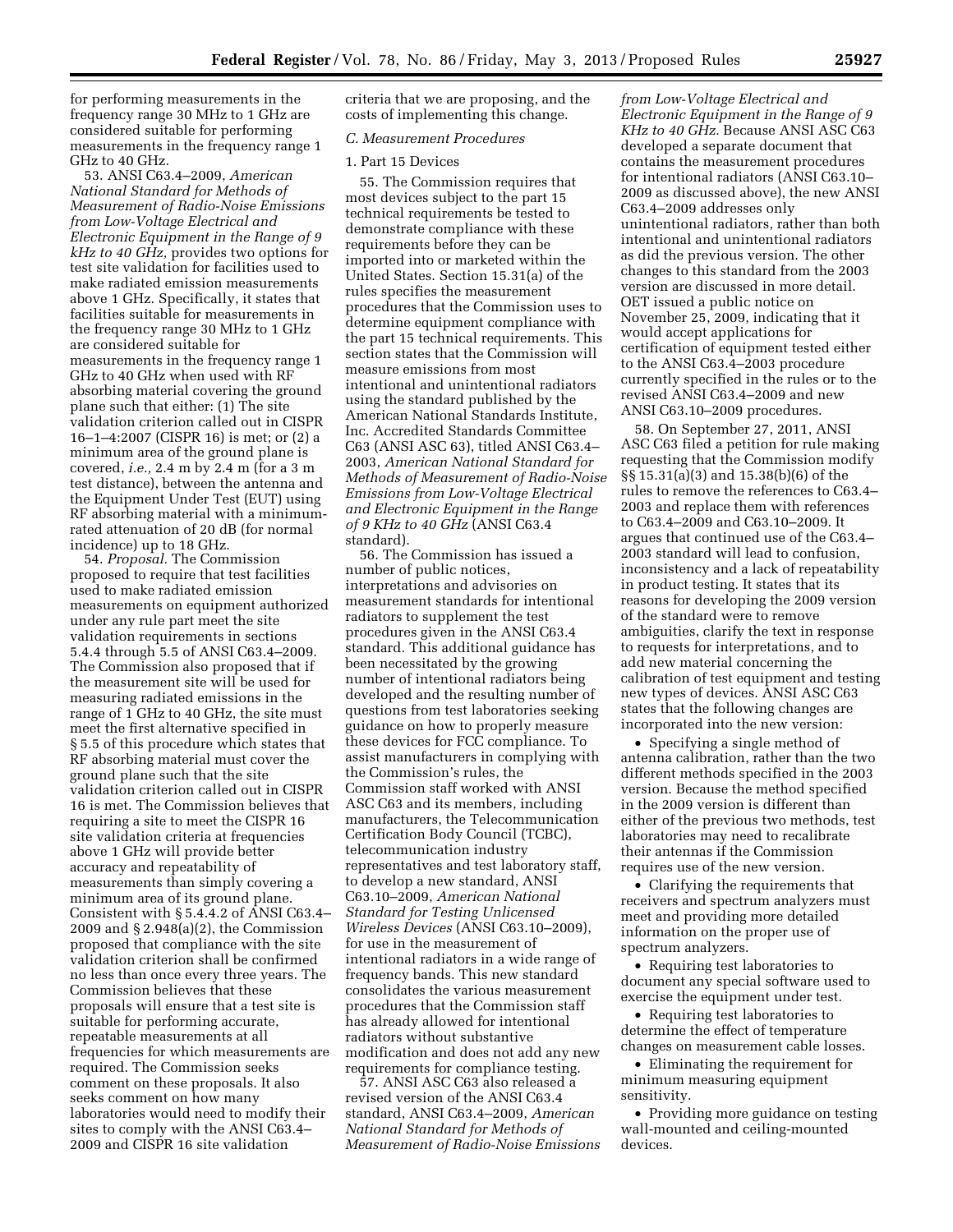• Moving the test site validation procedure from the body of the document to an appendix.

• Specifying criteria for determining measuring site validity at frequencies above 1 GHz.

• Updating the requirement for the information to be displayed on a video display during testing.

On January 12, 2012, the Commission released a public notice inviting comment on the ANSI ASC C63 petition. The Information Technology Industry Council (ITI) filed comments, and ANSI ASC C63 filed reply comments.

59. *Proposal.* The Commission proposes to incorporate ANSI C63.10– 2009 into the rules as the procedure the Commission will use for determining the compliance of intentional radiators and ANSI C63.4–2009 as the procedure the Commission will use for determining the compliance of unintentional radiators. The Commission believes that the various clarifications and improvements from the previous version of ANSI C63.4 will advance the Commission's objective of ensuring compliance with its technical requirements as well as decreasing the burden on equipment manufacturers, thus promoting the timely introduction of innovative new products. Consistent with the Commission's previous actions with respect to ANSI C63.4, the Commission is proposing to exclude the use of the sections in C63.4–2009 that allow the use of rod antennas for electric field measurements below 30 MHz, an artificial hand for holding handheld devices, an absorber clamp for radio noise power measurements, and relaxation of the limits for transient emissions. The Commission previously found that there was insufficient evidence that rod antennas, artificial hands or absorber clamps produce accurate, repeatable measurements, and it found that short duration emissions can produce as much nuisance to radio communications as continuous emissions. The Commission seeks comment on these proposals.

60. The Commission is not proposing to incorporate CISPR 22 into the rules for measuring equipment subject to part 15 as requested by ITI. CISPR 22 addresses measurements only up to 6 GHz, whereas our rules require measurements at higher frequencies in some cases. Also, CISPR 22 is applicable only to information technology equipment (called digital devices in the Commission's rules), while C63.4–2009 is applicable to all types of unintentional radiators under part 15 of our rules, including digital devices. The

Commission also believes that the C63.4–2009 measurement procedure for frequencies above 1 GHz is more appropriate than the CISPR 22 procedure. Specifically, at frequencies above 1 GHz, C63.4–2009 requires varying the receive antenna height to determine the maximum level of emissions from a device under test, whereas CISPR 22 specifies a fixed receive antenna height that may not determine the maximum emission levels. However, the Commission recognizes that ITI has raised certain specific concerns about C63.4–2009 that merit consideration and it seeks comment on these concerns. Specifically, is the 2009 version of C63.4 more burdensome than previous editions as ITI alleges, and if so, do the benefits of these increased burdens (*e.g.,*  increased accuracy and/or consistency of test results) outweigh their costs? Do certain changes in the 2009 revision cause problems for manufacturers and/ or test laboratories, such as a restriction on the use of hybrid antennas or the 2 dB rule? Would the references to undated standards in C63.4–2009 force parties to comply with future changes to those standards with no opportunity for comment and no transition period? Should the Commission accept the interpretations of C63.4–2009 and C63.10–2009 on ANSI's Web site? Could the Commission address ITI's concerns about C63.4–2009 and C63.10–2009 by not incorporating certain sections of these standards into the rules? If so, which particular sections should not be incorporated and why? In addition, the Commission notes that ANSI ASC C63 is currently working on revised versions to both C63.4–2009 and C63.10–2009. The Commission seeks comment on whether there are any significant differences between the 2009 versions of these standards and the latest drafts, and whether any of the changes in these drafts would address ITI's concerns.

### 2. Delegated Authority To Update Measurement Procedures

61. The Commission incorporates industry standards into parts 2 and 15 of the rules for various purposes. For example, § 15.38 lists the measurement procedures and other standards that are incorporated by reference into part 15 of the rules. In addition, part 2 references various ISO/IEC standards related to the accreditation of laboratories and certification bodies. Industry groups that develop standards revise them periodically. In some cases revisions could contain major changes from a previous version, while in other cases revisions of standards may contain only minor updates that pose no significant

changes for evaluation of compliance with the rules. The Commission's part 0 rules delegate authority to the Chief of OET to perform certain functions, but require that orders making non-editorial revisions to the rules be referred to the Commission for action. Updating a rule to reference a revised standard is not considered an editorial revision, so such a change requires a Commission action.

62. The Commission proposes to delegate to the Chief of OET the authority to update references to industry standards in parts 2, 5, 15 and 18 of the rules, for which OET is responsible. It further proposes that this authority be limited to updating versions of standards that are already referenced into the rules and not to incorporate a new standard into the rules, and that it be further limited to the approval of changes to the technical standards that do not raise major compliance issues. To meet the statutory requirements of the Administrative Procedure Act (APA), OET would first issue a notice that would be published in the **Federal Register** seeking comment on the proposed change to the rules. The Commission would continue to act on rule changes that incorporate a new standard into the rules or raise major compliance issues. The Commission believes that these proposals would allow us to more quickly update the rules to reflect the release of revised industry standards. The Commission seeks comment on these proposals.

### 3. Other Issues

63. *Test set-up information.* The Commission is proposing to amend § 2.1033 of the rules to require that applications for certification include photographs or diagrams of the test setup for each of the required types of tests applicable to the device for which certification is requested. These tests may include, for example, radiated emissions, AC line conducted emissions, conducted power, RF safety (SAR), or compliance with the hearing aid compatibility (HAC) requirements. The rules do not currently require that a certification application include this information, while test set-up photographs or diagrams are required with the information that responsible parties must retain for equipment subject to DoC or verification. The Commission believes that photographs or diagrams of the test set-up should be required with an application for certification for consistency with our other authorization processes and to allow us to determine whether a test laboratory or TCB tested equipment in accordance with the applicable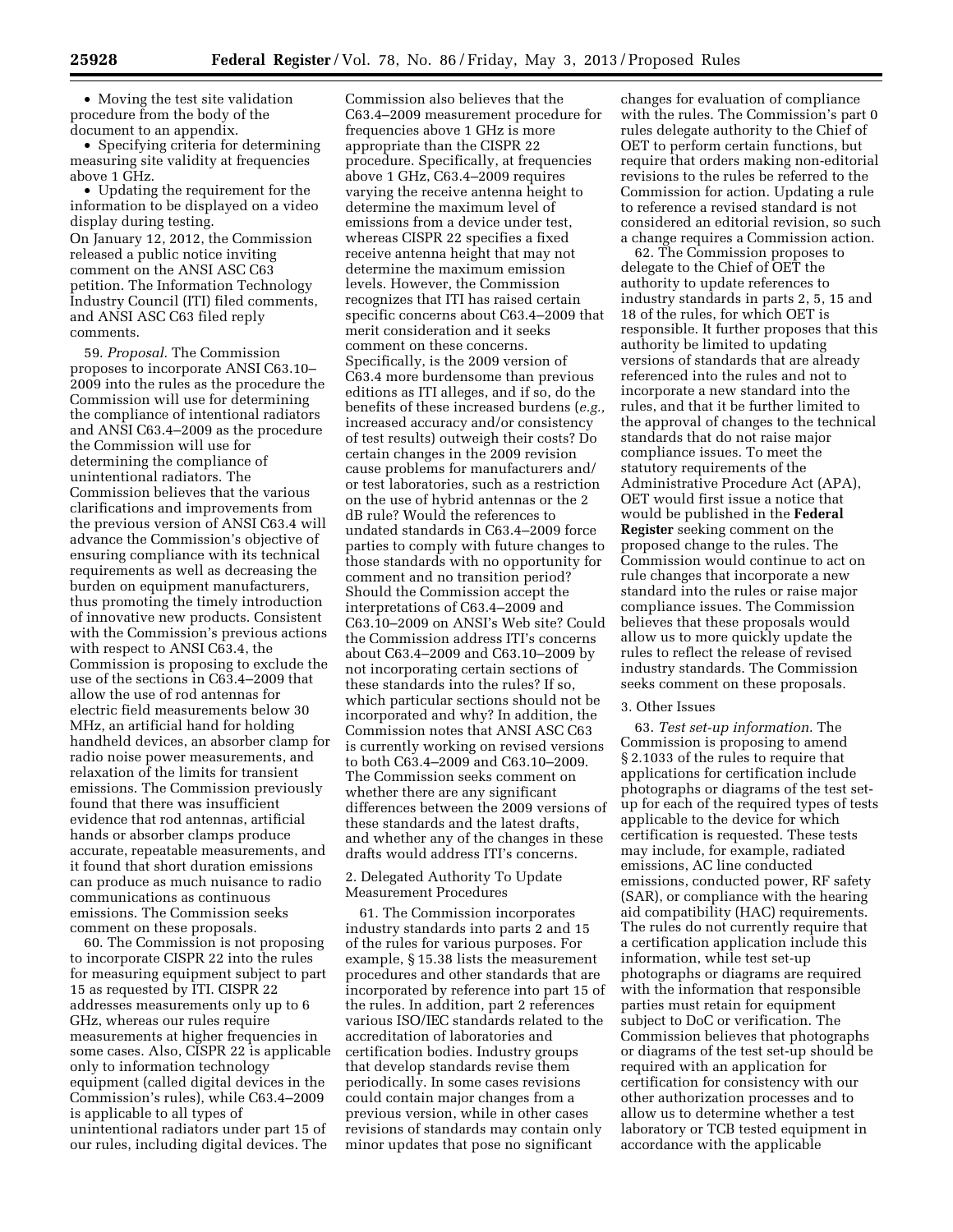measurement procedures. The Commission proposed that diagrams or photographs must show enough detail to confirm other information contained in the test report, and that any photographs must be focused originals without glare or dark spots and must clearly show the test configuration used. The Commission believes that the cost of this proposed requirement is negligible because it merely requires a test laboratory or TCB to take a minimal number of additional photographs during testing or draw some relatively simple diagrams and include those with the test report submitted with the application for certification. The Commission seeks comment on this proposal.

64. *Rule corrections.* The Commission is proposing to correct two minor discrepancies in part 15 concerning measurement procedures. Specifically, it is proposing to remove § 15.109(g)(4) as unnecessary because it merely references former § 15.107(e) that was deleted in 2002. The Commission is also proposing to delete as unnecessary the note in § 15.31(a)(3) that states digital devices meeting the limits in §§ 15.107(e) and 15.109(g) must be tested using the ANSI C63.4 procedure. As noted, § 15.107(e) is no longer in the rules, and § 15.109(g) already makes clear that digital devices tested for compliance with the limits in that section must be tested in accordance with the ANSI C63.4 procedure. The Commission seeks comment on these proposals.

# *D. Transition Period*

65. Two of the proposals in this Notice would make changes to the requirements for test laboratories that the Commission believes may take some time for currently operating laboratories to meet. These proposals are that: (1) All laboratories must be accredited if they test equipment authorized through the certification procedure, and (2) laboratories that perform measurements at frequencies above 1 GHz must comply with the site validation criteria in ANSI C63.4–2009. The Commission proposes several provisions to implement these changes and to facilitate the transition for currently listed laboratories that do not meet these proposed requirements. First, it proposes that we will cease accepting applications for unaccredited laboratories under the § 2.948 listing program as of the effective date of final rules. After that date, any new laboratory that wishes to be added to our list of laboratories that can perform testing in support of certification applications must be accredited. The

Commission would continue processing applications for § 2.948 listing of unaccredited laboratories that were pending as of the effective date of the rules. If such applications were approved, the laboratories would be treated in the same manner as laboratories that were already listed on the effective date of the rules. Second, the Commission proposed that unaccredited laboratories that are listed as of the effective date of the rules may continue to perform testing in support of certification applications until one year after the publication of final rules in the **Federal Register**. After that date, they must be accredited or cease performing testing in support of certification applications unless they become accredited. Third, the Commission proposes that all laboratories listed with the Commission as of the effective date of the rules, both accredited and unaccredited, must comply with the site validation criteria in ANSI C63.4–2009 no later than one year after publication of final rules in the **Federal Register**. New laboratories that wish to be listed after the effective date of the rules must comply with the ANSI C63.4–2009 site validation criteria, and must be accredited as described. The Commission seeks comment on these proposals.

## **Initial Regulatory Flexibility Analysis**

66. As required by the Regulatory Flexibility Act of 1980, as amended (RFA),<sup>1</sup> the Commission has prepared this present Initial Regulatory Flexibility Analysis (IRFA) of the possible significant economic impact on a substantial number of small entities by the policies and rules proposed in this *Notice of Proposed Rule Making*  (NPRM). Written public comments are requested on this IRFA. Comments must be identified as responses to the IRFA and must be filed by the deadlines for comments on the *NPRM* provided in the item. The Commission will send a copy of the *NPRM,* including this IRFA, to the Chief Counsel for Advocacy of the Small Business Administration (SBA).2 In addition, the *NPRM* and IRFA (or summaries thereof) will be published in the **Federal Register**.3

*A. Need for, and Objectives of, the Proposed Rules* 

67. The Commission operates an equipment authorization program for radiofrequency (RF) devices under part 2 of its rules. This program is one of the primary means that the Commission uses to ensure that the multitude of RF devices used in the United States operate effectively without causing harmful interference and otherwise comply with the Commission's rules. Certain radio frequency (RF) devices must be approved by the Commission or a Telecommunication Certification Body (TCB) before they can be imported or marketed, while other RF devices do not require approval by the Commission or a TCB.

68. The Commission last comprehensively reviewed its equipment authorization program over ten years ago. The rapid innovation in equipment design since that time has led to ever-accelerating growth in the number of parties applying for equipment approval. We therefore believe that the time is now right for us to review our equipment authorization processes to ensure that they continue to enable this growth and innovation in the wireless equipment market.

### *B. Legal Basis*

69. The proposed action is taken pursuant to Sections 4(i), 301, 302, 303(e), 303(f), 303(r), 304 and 307 of the Communications Act of 1934, as amended, 47 U.S.C. 154(i), 301, 302, 303(e), 303(f), 303(r), 304 and 307.

# *C. Description and Estimate of the Number of Small Entities To Which the Proposed Rules Will Apply*

70. The RFA directs agencies to provide a description of, and where feasible, an estimate of the number of small entities that may be affected by the proposed rules, if adopted.4 The RFA generally defines the term ''small entity'' as having the same meaning as the terms ''small business,'' ''small organization,'' and ''small governmental jurisdiction."<sup>5</sup> In addition, the term ''small business'' has the same meaning as the term ''small business concern'' under the Small Business Act.6 A ''small business concern'' is one which: (1) Is independently owned and operated; (2) is not dominant in its field

6*See* 5 U.S.C. 601(3) (incorporating by reference the definition of ''small-business concern'' in the Small Business Act, 15 U.S.C. 632). Pursuant to 5 U.S.C. 601(3), the statutory definition of a small business applies ''unless an agency, after consultation with the Office of Advocacy of the Small Business Administration and after opportunity for public comment, establishes one or more definitions of such term which are appropriate to the activities of the agency and publishes such definition(s) in the **Federal Register**.''

<sup>1</sup>*See* 5 U.S.C. 603. The RFA, *see* 5 U.S.C. 601– 612, has been amended by the Small Business Regulatory Enforcement Fairness Act of 1996 (SBREFA), Public Law 104–121, Title II, 110 Stat. 857 (1996).

<sup>2</sup>*See* 5 U.S.C. 603(a).

<sup>3</sup>*See* 5 U.S.C. 603(a).

<sup>4</sup>*See* 5 U.S.C. 603(b)(3).

<sup>5</sup>*See* 5 U.S.C. 601(6).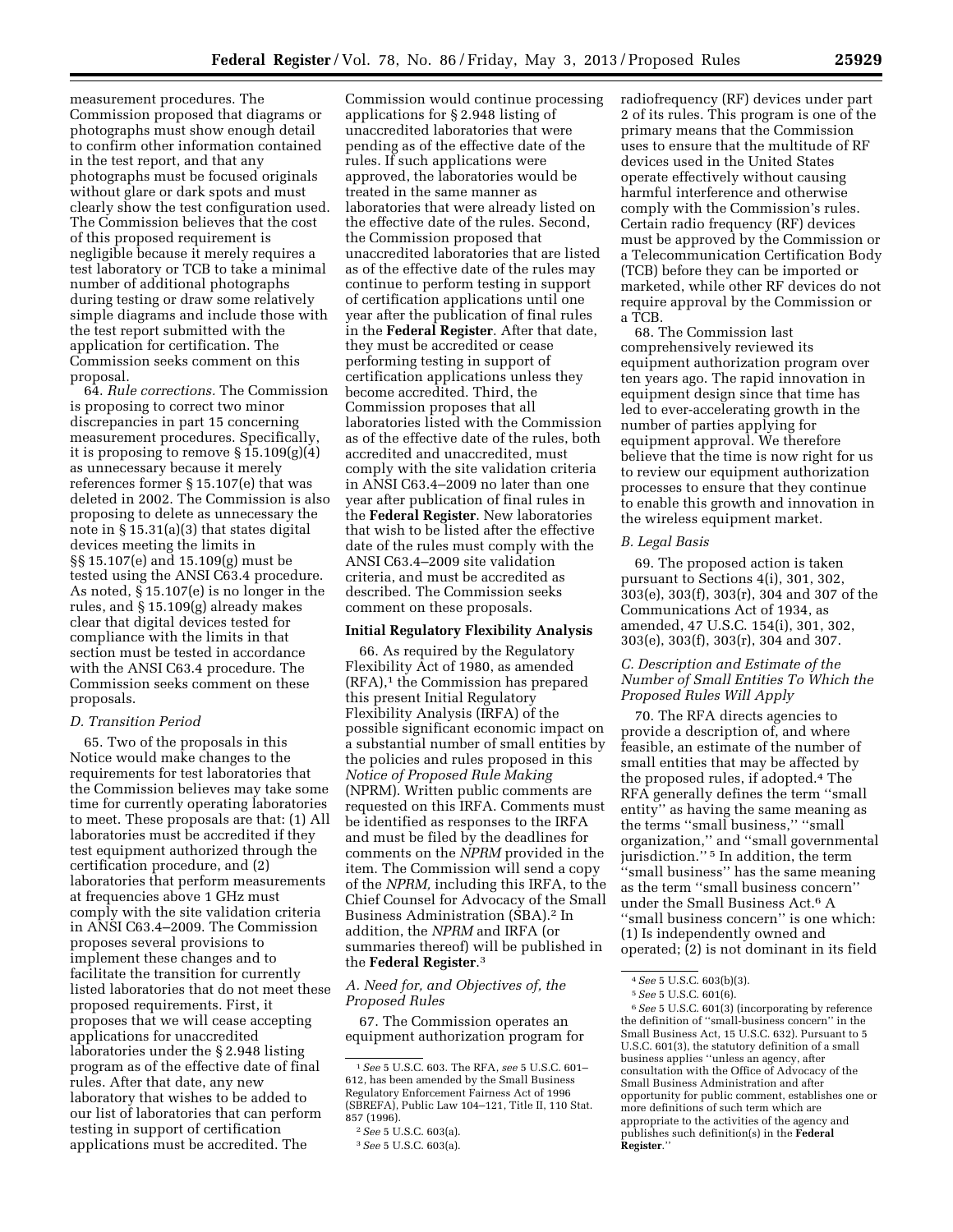of operation; and (3) satisfies any additional criteria established by the Small Business Administration (SBA).7 *Radio and Television Broadcasting and Wireless Communications Equipment Manufacturing.* The Census Bureau defines this category as follows: ''This industry comprises establishments primarily engaged in manufacturing radio and television broadcast and wireless communications equipment. Examples of products made by these establishments are: Transmitting and receiving antennas, cable television equipment, GPS equipment, pagers, cellular phones, mobile communications equipment, and radio and television studio and broadcasting equipment.'' 8 The SBA has developed a small business size standard for Radio and Television Broadcasting and Wireless Communications Equipment Manufacturing, which is: all such firms having 750 or fewer employees. According to Census Bureau data for 2007, there were a total of 939 establishments in this category that operated for part or all of the entire year. Of this total, 912 had less than 500 employees and 17 had more than 1000 employees.9 Thus, under that size standard, the majority of firms can be considered small.

# *D. Description of Projected Reporting, Recordkeeping, and Other Compliance Requirements for Small Entities*

71. RF equipment must be authorized through one of three authorization procedures described below. The Notice does not propose to change these authorization procedures, but it does propose changes in the administrative requirements for laboratories that test equipment and TCBs that approve equipment. These changes are described in the following.

*Certification* is an equipment authorization issued by the Commission or by a designated TCB based on an application and test data submitted by the responsible party (*e.g.,* the manufacturer or importer).10 The Commission or a TCB may test a sample of a device to verify that it complies with the rules before granting approval for the equipment to be marketed. Examples of devices subject to

9 *See [http://factfinder.census.gov/servlet/](http://factfinder.census.gov/servlet/IBQTable?_bm=y&-geo_id=&-fds_name=EC0700A1&-_skip=4500&-ds_name=EC0731SG3&-_lang=en) IBQTable?*\_*[bm=y&-geo](http://factfinder.census.gov/servlet/IBQTable?_bm=y&-geo_id=&-fds_name=EC0700A1&-_skip=4500&-ds_name=EC0731SG3&-_lang=en)*\_*id=&-* 

certification include, but are not limited to, mobile phones; wireless local area networking equipment, remote control transmitters; land mobile radio transmitters; wireless medical telemetry transmitters; cordless telephones; and walkie-talkies.

*Declaration of Conformity (DoC)* is a procedure that requires the party responsible for compliance to follow certain measurement requirements and/ or take other necessary steps to ensure that the equipment complies with the appropriate technical standards.11 A compliance information statement must be supplied with the product which identifies the product and a responsible party within the United States and which contains the statement specified in Section  $15.19(a)(3).$ <sup>12</sup> The responsible party is not required to file an equipment authorization application with the Commission or a TCB, or to submit a sample unit or test data unless specifically requested.13 Examples of devices subject to DoC include personal computers and peripherals, consumer ISM equipment such as microwave ovens and RF light bulbs, radio receivers and TV interface devices.14

*Verification* is a procedure under which the party responsible for compliance relies on measurements that it or another party makes to ensure that the equipment complies with the appropriate technical standards.15 Under the verification procedure, the responsible party is not required to file an application with the Commission. Submittal of a sample unit or representative data to the Commission demonstrating compliance is not required unless specifically requested by the Commission.16 Examples of devices subject to verification include non-consumer ISM equipment; TV and FM receivers; and business computer equipment.17 Devices subject to verification must be uniquely identified in a format which cannot be confused

12*See* 47 CFR 2.1077 and 15.19(a)(3). 13*See* 47 CFR 2.956.

14*See* 47 CFR 15.101(a) and 18.203(a). Although the Commission rules require Class B personal computers and peripherals to be authorized under either the DoC or certification procedure, the Commission does not certify such equipment. Manufacturers may only obtain certification for Class B personal computers and peripherals through a TCB. *See FCC Will No Longer Accept Equipment Authorization Applications For Class B Computers and Peripherals That Can Be Self-Approved, Public Notice,* 15 FCC Rcd. 25484 (rel. September 29, 2000).

15*See* 47 CFR 2.909(b) and 2.953.

16*See* 47 CFR 2.956.

with the FCC identifier required on certified equipment.18

72. RF equipment subject to any of the equipment authorization procedures described above must be tested for compliance with the Commission's technical rules. Equipment authorized under the DoC procedure must be tested by a laboratory that is accredited as meeting the requirements of the International Organization for Standardization/International Electrotechnical Commission (ISO/IEC) Standard 17025, *General Requirements for the Competence of Calibration and Testing Laboratories,* by a Commissionrecognized accreditation organization.19 Laboratories that test equipment subject to certification under Parts 15 and 18 of the rules are not required to be accredited, but must be on a list maintained by the Commission.20 Equipment authorized pursuant to certification under rule parts other than Parts 15 or 18, or any equipment authorized under verification, may be tested by the manufacturer or by an independent testing laboratory that is not required to be accredited or listed with the Commission.21 The Commission may conduct post-market testing of equipment authorized under any of the three procedures to ensure that equipment on the market complies with the Commission's technical requirements.22 Additionally, TCBs are required to perform post-market surveillance on a certain percentage of products they have certified.23

73. The Notice proposes that the Commission will cease approving RF equipment authorized under the certification procedure and allow TCBs to perform all equipment certification. Equipment manufacturers would therefore have to obtain equipment approval through a TCB and would no longer have the option of obtaining equipment approval from the Commission. The Notice also proposes to give TCBs clear authority to request samples of equipment from the

20*See* 47 CFR 2.948(a)(2). To become listed with the Commission, a testing laboratory must file a description of its measurement facilities with the Commission's Laboratory. An accredited laboratory may become listed by filing certain information about itself, but does not need to file a complete description of its measurement facilities.

- 21*See* 47 CFR 2.947, 2.948(a)(1).
- 22*See* 47 CFR 2.946 and 2.1076.
- 23*See* 47 CFR 2.962(g)(2).

<sup>7</sup>*See* 15 U.S.C. 632. 8The NAICS Code for this service 334220. *See* <sup>13</sup> CFR 121/201. *See alsohttp://factfinder.census.gov/ servlet/IBQTable?*\_*bm=y&-fds*\_*name=EC0700A1& geo*\_*id=&-*\_*skip=300&-ds*\_*name=EC0731SG2&-*  \_*lang=en.* 

*fds*\_*[name=EC0700A1&-](http://factfinder.census.gov/servlet/IBQTable?_bm=y&-geo_id=&-fds_name=EC0700A1&-_skip=4500&-ds_name=EC0731SG3&-_lang=en)*\_*skip=4500&- ds*\_*[name=EC0731SG3&-](http://factfinder.census.gov/servlet/IBQTable?_bm=y&-geo_id=&-fds_name=EC0700A1&-_skip=4500&-ds_name=EC0731SG3&-_lang=en)*\_*lang=en.* 

<sup>10</sup>*See* 47 CFR 2.907.

<sup>11</sup>*See* 47 CFR 2.906. The party responsible for compliance is defined in 47 CFR 2.909.

<sup>17</sup>*See* 47 CFR 15.101(a) and 18.203(b).

<sup>18</sup>*See* 47 CFR 2.954.

<sup>19</sup>*See* 47 CFR 2.948(a)(3), (d). DoC-authorized devices must be tested by a test laboratory that has been accredited by the National Voluntary Laboratory Accreditation Program (NVLAP) or the American Association of Laboratory Accreditation (A2LA), or by an accredited laboratory designated by the Commission under the terms of a negotiated MRA. *See* 47 CFR 2.948(a)(3), (d), (e).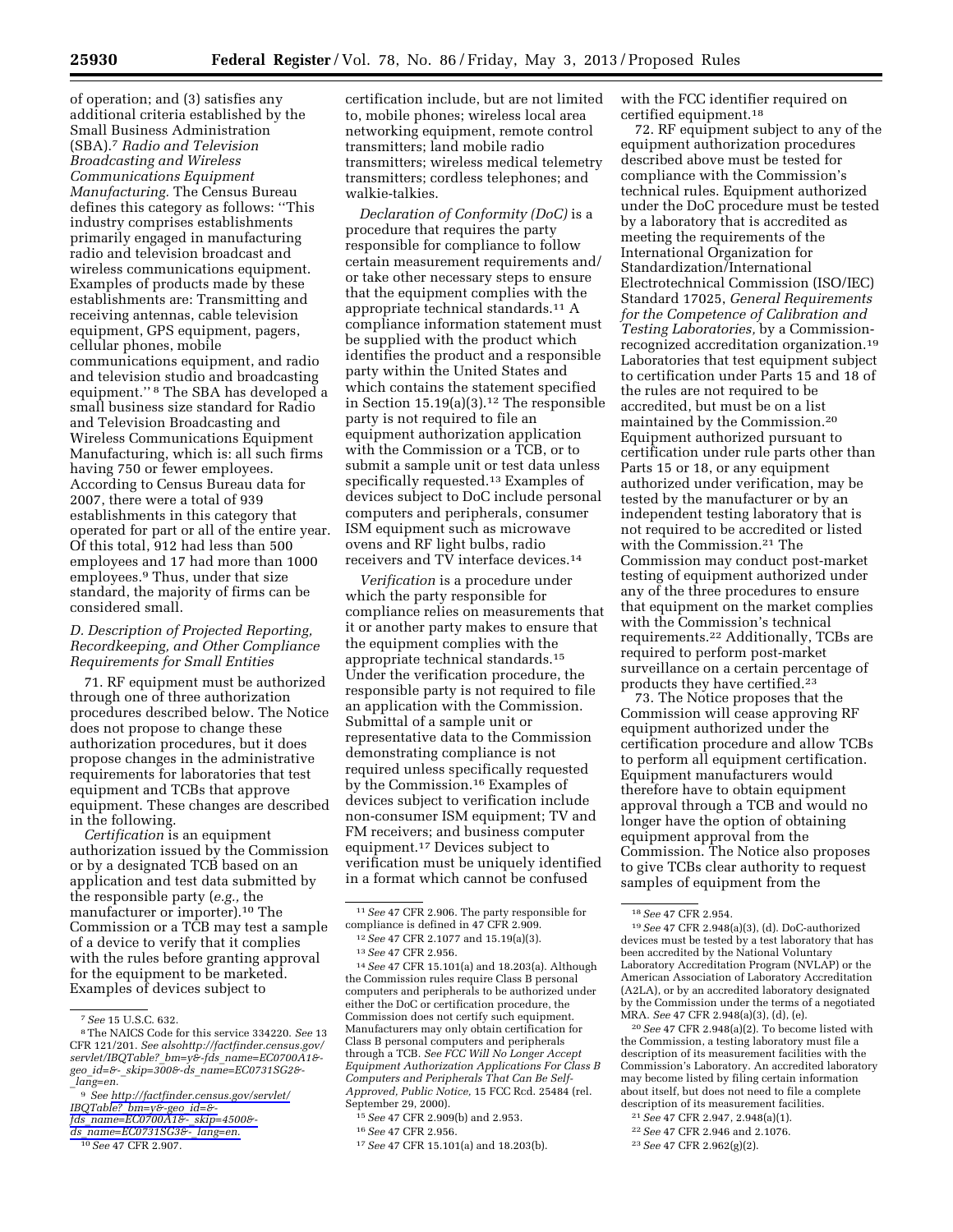manufacturer, so manufactures would be required to provide a sample of equipment to TCBs upon request.

74. The Notice proposes that all laboratories that test equipment that will be approved under the certification procedure must be accredited by a Commission-recognized organization. This would be a change from the current requirement under which only laboratories that test equipment under the DoC procedure must be accredited. Thus, parties wishing to obtain equipment certification would have to ensure that their equipment is tested at an accredited laboratory. The Commission plans to publish a list of accredited laboratories that may test RF equipment that will be certified.

# *E. Steps Taken To Minimize the Significant Economic Impact on Small Entities, and Significant Alternatives Considered*

75. The RFA requires an agency to describe any significant, specifically small business, alternatives that it has considered in reaching its proposed approach, which may include the following four alternatives (among others): ''(1) the establishment of differing compliance or reporting requirements or timetables that take into account the resources available to small entities; (2) the clarification, consolidation, or simplification of compliance and reporting requirements under the rule for such small entities; (3) the use of performance rather than design standards; and (4) an exemption from coverage of the rule, or any part thereof, for such small entities."<sup>24</sup>

76. The Commission proposed several modifications to the administrative requirements for test laboratories and TCBs that it believes will make the equipment authorization program more efficient and effective, thus benefiting small entities. Specifically, the Commission proposed that TCBs will approve all equipment, including equipment that TCBs may not currently approve because it incorporates new technology or requires measurements for which the procedures are not yet clearly defined. To more efficiently implement this change, it also proposes to integrate a new procedure into our equipment authorization system that will enable TCBs to obtain guidance from the Commission on testing or other certification issues. The Commission expects that these changes will reduce the time required for manufacturers to obtain equipment approval.

77. Our proposals to require accreditation of test laboratories that

perform certification testing and establish additional measures to address TCB performance will ensure the continuing quality of the TCB program. This will benefit equipment manufacturers by ensuring that all TCBs operate in accordance with the Commission's rules, thus providing a clear path to market and a level playing field for all manufacturers, both large and small.

*F. Federal Rules That May Duplicate, Overlap, or Conflict With the Proposed Rules* 

#### 78. None.

#### **Ordering Clauses**

79. Pursuant to Sections 1, 4(i), 7(a), 301, 303(f), 303(g), 303(r), 307(e) and 332 of the Communications Act of 1934, as amended, 47 U.S.C. Sections 151, 154(i), 157(a), 301, 303(f), 303(g), 303(r), 307(e), and 332, this Notice of Proposed Rule Making *is adopted.* 

80. The Commission's Consumer and Governmental Affairs Bureau, Reference Information Center, *shall send* a copy of this Notice of Proposed Rule Making, including the Initial Regulatory Flexibility Analysis to the Chief Counsel for Advocacy of the Small Business Administration.

# **List of Subjects**

### *47 CFR Part 0*

Organization and functions (Government agencies), Reporting and recordkeeping requirements.

# *47 CFR Part 2*

Communications equipment, Incorporation by reference, Reporting and recordkeeping requirements.

#### *47 CFR Part 15*

Communications equipment, Radio, and Reporting and recordkeeping requirements.

## *47 CFR Part 68*

Communications equipment and Reporting and recordkeeping.

Federal Communications Commission.

# **Marlene H. Dortch,**

# *Secretary.*

# **Proposed Rules**

For the reasons set forth in the preamble, the Federal Communications Commission proposes to amend parts 0, 2, 15 and 68 of Title 47 of the Code of Federal Regulations as follows:

# **PART 0—COMMISSION ORGANIZATION**

■ 1. The authority citation for part 0 continues to read as follows:

**Authority:** Secs. 5, 48 Stat. 1068, as amended; 47 U.S.C. 155, 225, unless otherwise noted.

■ 2. Section 0.241 is amended by revising paragraphs (a)(1) and (f) to read as follows:

# **§ 0.241 Authority delegated.**

 $(a) * * * *$ (1) Notices of proposed rulemaking and of inquiry and final orders in rulemaking proceedings, inquiry proceedings and non-editorial orders making changes, except that:

(i) The Chief of the Office of Engineering and Technology is delegated authority, together with the Chief of the Wireless Telecommunications Bureau, to adopt certain technical standards applicable to hearing aid compatibility under § 20.19 of this chapter, as specified in § 20.19(k) of this chapter.

(ii) The Chief of the Office of Engineering and Technology is delegated authority, by notice-andcomment rulemaking if required by statute or otherwise in the public interest, to issue an order amending parts 2, 5, 15, and 18 of this chapter that reference industry standards to specify revised versions of the standards. This delegation is limited to modifying rules to reference revisions to standards that are already in the rules and not to incorporate a new standard into the rules, and is limited to the approval of changes to the technical standards that do not raise major compliance issues.

\* \* \* \* \* (f) The Chief of the Office of Engineering and Technology is authorized to enter into agreements with the National Institute of Standards and Technology and other accreditation bodies to perform accreditation of test laboratories pursuant to § 2.948(e) of this chapter. In addition, the Chief is authorized to make determinations regarding the continued acceptability of individual accrediting organizations and accredited laboratories.

\* \* \* \* \*

# **PART 2—FREQUENCY ALLOCATIONS AND RADIO TREATY MATTERS; GENERAL RULES AND REGULATIONS**

■ 3. The authority citation for part 2 continues to read as follows:

**Authority:** 47 U.S.C. 154, 302a, 303, and 336, unless otherwise noted.

■ 4. Section 2.906 is amended by revising paragraph (a) to read as follows:

# **§ 2.906 Declaration of Conformity.**

(a) A Declaration of Conformity is a procedure where the responsible party, as defined in § 2.909, makes

<sup>24</sup>*See* 5 U.S.C. 603(c)(1)–(c)(4).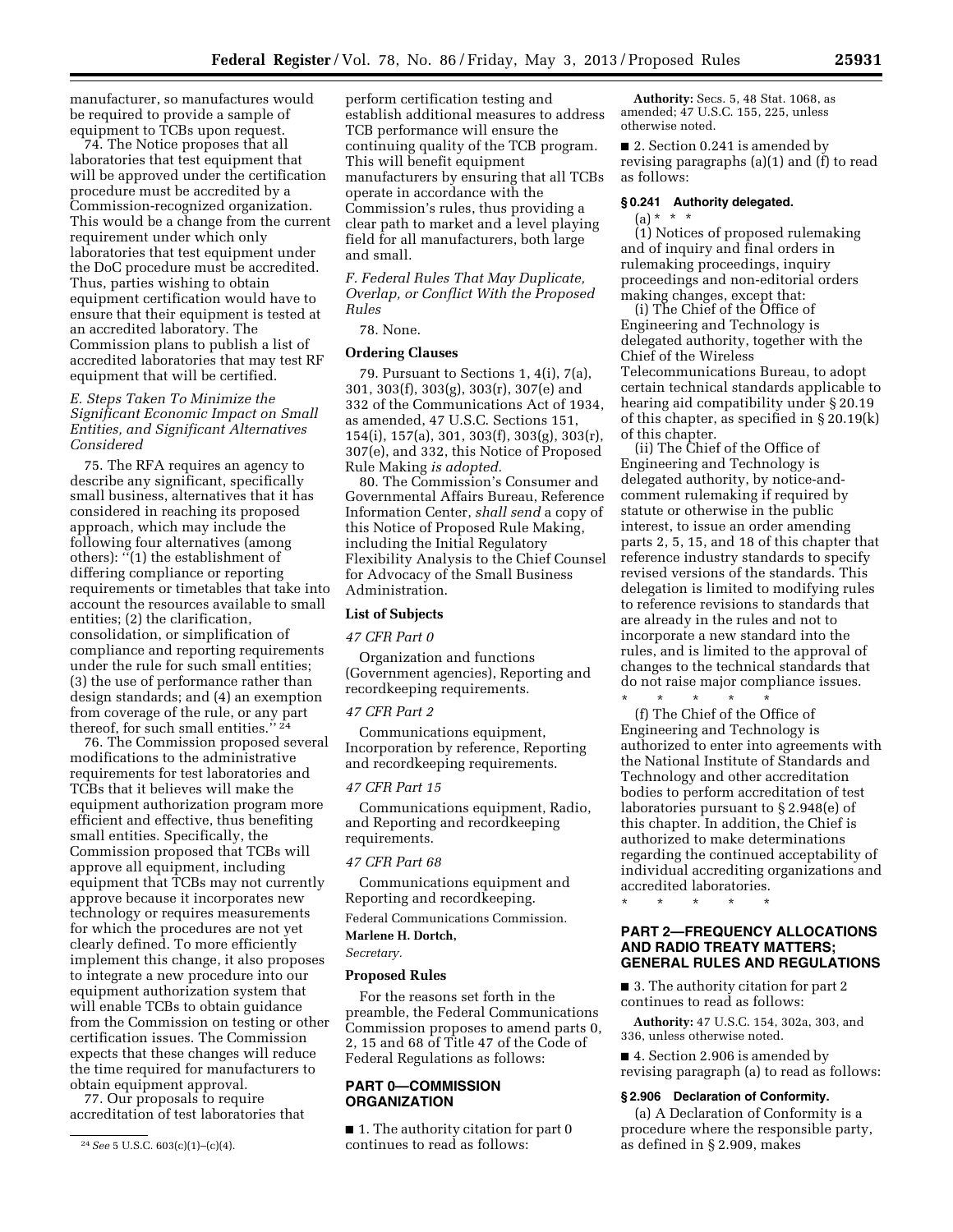measurements or takes other necessary steps to ensure that the equipment complies with the appropriate technical standards. Submittal of a sample unit or representative data to the Commission demonstrating compliance is not required unless specifically requested pursuant to § 2.945.

\* \* \* \* \* ■ 5. Section 2.910 is added to read as follows:

## **§ 2.910 Incorporation by reference.**

(a) The materials listed in this section are incorporated by reference in this part. These incorporations by reference were approved by the Director of the Federal Register in accordance with 5 U.S.C. 552(a) and 1 CFR part 51. These materials are incorporated as they exist on the date of the approval, and notice of any change in these materials will be published in the Federal Register. The materials are available for purchase at the corresponding addresses as noted, and all are available for inspection at the Federal Communications Commission, 445 12th St. SW., Reference Information Center, Room CY–A257, Washington, DC 20554, (202) 418–0270, and at the National Archives and Records Administration (NARA). For information on the availability of this material at NARA, call (202) 741– 6030, or go to: *[http://www.archives.gov/](http://www.archives.gov/federal_register/code_of_federal_regulations/ibr_locations.html) federal*\_*[register/](http://www.archives.gov/federal_register/code_of_federal_regulations/ibr_locations.html)* 

*code*\_*of*\_*federal*\_*[regulations/](http://www.archives.gov/federal_register/code_of_federal_regulations/ibr_locations.html)  ibr*\_*[locations.html](http://www.archives.gov/federal_register/code_of_federal_regulations/ibr_locations.html)*.

(b) The following material is available for purchase from at least one of the following addresses: Global Engineering Documents, 15 Inverness Way East, Englewood, CO 80112, (800) 854–7179, or at *<http://global.ihs.com>*; or American National Standards Institute, 25 West 43rd Street, 4th Floor, New York, NY 10036, (212) 642–4900, or at *[http://](http://webstore.ansi.org/ansidocstore/default.asp)  [webstore.ansi.org/ansidocstore/](http://webstore.ansi.org/ansidocstore/default.asp) [default.asp](http://webstore.ansi.org/ansidocstore/default.asp)*.

(1) ANSI C63.4–2009: ''Methods of Measurement of Radio-Noise Emissions from Low-Voltage Electrical and Electronic Equipment in the Range of 9 kHz to 40 GHz," 2009, sections 5.4.4 through 5.5 IBR approved for § 2.948.

(2) CISPR 16–1–4:2007: ''Specification for radio disturbance and immunity measuring apparatus and methods—Part 1–4: Radio disturbance and immunity measuring apparatus—Ancillary equipment—Radiated disturbances'', IBR approved for § 2.948.

(c) The International Organization for Standardization (ISO), 1, ch. De la Voie-Creuse, CP 56, CH–1211, Geneva 20, Switzerland; *[www.iso.org](http://www.iso.org)*; Tel.: +41 22 749 01 11; Fax: +41 22 733 34 30; email: *[central@iso.org](mailto:central@iso.org)*. (ISO publications can also be purchased from the American

National Standards Institute (ANSI) through its NSSN operation (*[www.nssn.org](http://www.nssn.org)*), at Customer Service, American National Standards Institute, 25 West 43rd Street, New York NY 10036, telephone (212) 642–4900.)

(1) ISO/IEC 17011:2004, ''Conformity assessment—General requirements for accreditation bodies accrediting conformity assessment bodies,'' IBR approved for §§ 2.948, 2.949, and 2.960.

(2) ISO/IEC 17025:2005, ''General Requirements for the Competence of Calibration and Testing Laboratories,'' IBR approved for §§ 2.948, 2.949, and 2.962.

(3) ISO/IEC 17065:2012, ''Conformity assessment—Requirements for bodies certifying products, processes and services,'' IBR approved for §§ 2.960 and 2.962.

■ 6. Section 2.911 is revised to read as follows:

### **§ 2.911 Application requirements.**

(a) All requests for equipment authorization shall be submitted in writing to a Telecommunication Certification Body (TCB) in a manner prescribed by the TCB.

(b) A TCB shall submit an electronic copy of each equipment authorization application to the Commission pursuant to  $\S 2.962(f)(6)$  on a form prescribed by the Commission at *[http://www.fcc.gov/](http://www.fcc.gov/eas) [eas](http://www.fcc.gov/eas)*.

(c) Each application that a TCB submits to the Commission shall be accompanied by all information required by this subpart and by those parts of the rules governing operation of the equipment, the applicant's certifications required in paragraphs (d)(1) and (2) of this section, and by requisite test data, diagrams, photographs, etc., as specified in this subpart and in those sections of rules under which the equipment is to be operated.

(d) The applicant shall provide to the TCB all information that the TCB requests to process the equipment authorization request and to submit the application form prescribed by the Commission and all exhibits required with this form.

(1) The applicant shall provide a written and signed certification to the TCB that all statements it makes in its request for equipment authorization are true and correct to the best of its knowledge and belief.

(2) The applicant shall provide a written and signed certification to the TCB that the applicant complies with the requirements in § 1.2002 of this chapter concerning the Anti-Drug Abuse Act of 1988.

(3) Each request for equipment authorization submitted to a TCB, including amendments thereto, and related statements of fact and authorizations required by the Commission, shall be signed by the applicant if the applicant is an individual; by one of the partners if the applicant is a partnership; by an officer, if the applicant is a corporation; or by a member who is an officer, if the applicant is an unincorporated association: Provided, however, that the application may be signed by the applicant's authorized representative who shall indicate his title, such as plant manager, project engineer, etc.

(4) Information on the Commission's equipment authorization requirements can be obtained from the Internet at *<http://www.fcc.gov/eas>*.

(e) Technical test data submitted to the TCB and to the Commission shall be signed by the person who performed or supervised the tests. The person signing the test data shall attest to the accuracy of such data. The Commission may require such person to submit a statement showing that he is qualified to make or supervise the required measurements.

(f) Each application submitted by a TCB to the Commission shall be accompanied by any processing fee prescribed in subpart G of part 1 of this chapter. Unless otherwise directed, any fees required for equipment approval services pursuant to § 1.1103 of this chapter must be submitted either electronically via the Internet at *[http://](http://www.fcc.gov/eas)  [www.fcc.gov/eas](http://www.fcc.gov/eas)* or by following the procedures described in § 0.401(b) of this chapter. The address for fees submitted by mail is: Federal Communications Commission, Equipment Approval Services, P.O. Box 979095, St. Louis, MO 63197–9000. If the applicant chooses to make use of an air courier/package delivery service, the following address must appear on the outside of the package/envelope: Federal Communications Commission, c/o Lockbox 979095, SL–MO–C2–GL, 1005 Convention Plaza, St. Louis, MO 63101.

(g) Signed, as used in this section, means an original handwritten signature; however, the Office of Engineering and Technology may allow signature by any symbol executed or adopted by the applicant or TCB with the intent that such symbol be a signature, including symbols formed by computer-generated electronic impulses.

# **§ 2.913 [Removed]**

■ 7. Section 2.913 is removed.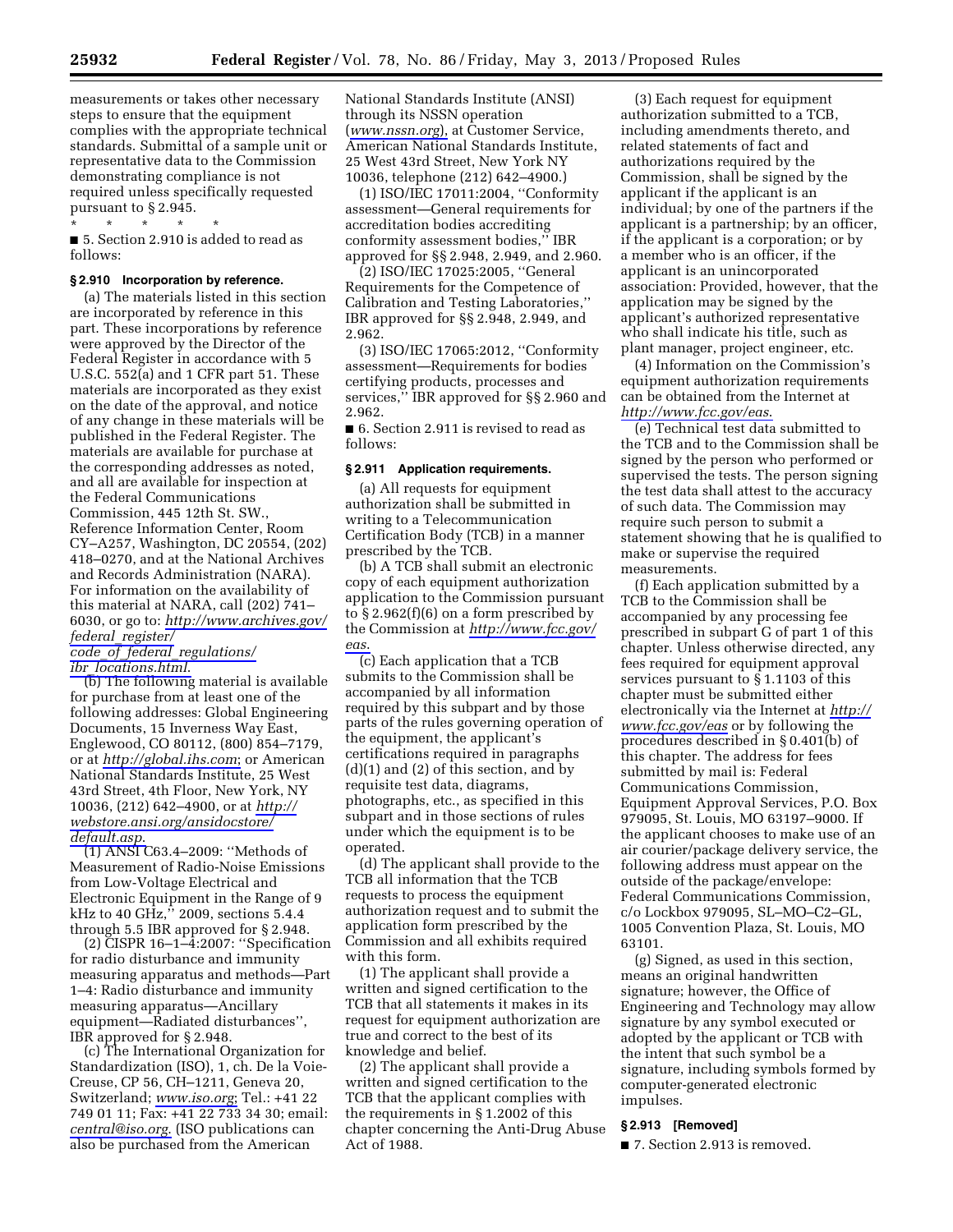### **§ 2.936 [Removed]**

■ 8. Section 2.936 is removed.

#### **§ 2.943 [Removed]**

■ 9. Section 2.943 is removed.

■ 10. Section 2.945 is revised to read as follows:

# **§ 2.945 Submission of equipment for testing and equipment records.**

(a) *Prior to equipment authorization.*  (1) The Commission or a Telecommunication Certification Body (TCB) may require an applicant for certification to submit one or more sample units for measurement at the Commission's laboratory or the TCB.

(2) If the applicant fails to provide a sample of the equipment, the TCB may dismiss the application without prejudice.

(3) In the event the applicant believes that shipment of the sample to the Commission's laboratory or the TCB is impractical because of the size or weight of the equipment, or the power requirement, or for any other reason, the applicant may submit a written explanation why such shipment is impractical and should not be required.

(4) The Commission may take administrative sanctions against a grantee of certification that fails to respond within 21 days to a Commission or TCB request for an equipment sample, such as suspending action on applications for equipment authorization submitted by that party while the matter is being resolved. The Commission may consider extensions of time upon submission of a showing of good cause.

(b) *Subsequent to equipment authorization.* (1) The Commission may request that the responsible party or any other party marketing equipment subject to this chapter submit a sample of the equipment to determine the extent to which production of such equipment continues to comply with the data filed by the applicant or on file with the responsible party for equipment subject to verification or Declaration of Conformity. The Commission may request that a sample be submitted to the Commission, or in the case of equipment subject to certification, to the TCB that certified the equipment.

(2) A TCB may request samples of equipment that it has certified from the grantee of certification for the purpose of performing post-market surveillance as described in § 2.962. TCBs must document their sample requests to show the date they were sent and provide this documentation to the Commission upon request.

(3) The cost of shipping the equipment to Commission's laboratory or a TCB and back to the party submitting the equipment shall be borne by the party from which the Commission or TCB requested the equipment.

(4) In the event a party believes that shipment of the sample to the Commission's laboratory or the TCB is impractical because of the size or weight of the equipment, or the power requirement, or for any other reason, that party may submit a written explanation why such shipment is impractical and should not be required.

(5) Failure of a responsible party or other party marketing equipment subject to this chapter to comply with a request from the Commission or TCB for equipment samples within 21 days may be cause for actions such as such as suspending action on applications for equipment authorization submitted by a grantee or forfeitures pursuant to § 1.80 of this chapter. The Commission may consider extensions of time upon submission of a showing of good cause.

(c) *Submission of records.* Upon request by the Commission, each responsible party shall submit copies of the records required by §§ 2.938, 2.955, and 2.1075 to the Commission. Failure of a responsible party or other party marketing equipment subject to this chapter to comply with a request from the Commission for records within 21 days may be cause for forfeiture, pursuant to § 1.80 of this chapter. The Commission may consider extensions of time upon submission of a showing of good cause.

(d) *Inspection by the Commission.*  Upon request by the Commission, each responsible party shall make its manufacturing plant and facilities available for inspection.

### **§ 2.946 [Removed]**

■ 11. Section 2.946 is removed. ■ 12. Section 2.948 is revised to read as follows:

### **§ 2.948 Measurement facilities.**

(a) Equipment authorized under the certification or Declaration of Conformity (DoC) procedure shall be tested at a laboratory that is accredited in accordance with paragraph (e) of this section.

(b) A laboratory that makes measurements of equipment subject to an equipment authorization under the certification, DoC or verification procedure shall compile a description of the measurement facilities employed.

(1) The description of the measurement facilities shall contain the following information:

(i) Location of the test site.

(ii) Physical description of the test site accompanied by photographs of size A4

 $(21 \text{ cm} \times 29.7 \text{ cm})$  or 8×10 inches  $(20.3 \text{ m})$  $cm \times 25.4$  cm). Smaller photographs may be used if they clearly show the details of the test site and are mounted on full size sheets of paper.

(iii) A drawing showing the dimensions of the site, physical layout of all supporting structures, and all structures within 5 times the distance between the measuring antenna and the device being measured.

(iv) Description of structures used to support the device being measured and the test instrumentation.

(v) List of measuring equipment used. (vi) Information concerning the calibration of the measuring equipment, i.e., the date the equipment was last calibrated and how often the equipment is calibrated.

(vii) For a measurement facility that will be used for testing radiated emissions, a plot of site attenuation data taken pursuant paragraph (d) of this section.

(2) The description of the measurement facilities shall be provided to a laboratory accreditation body upon request.

(3) The description of the measurement facilities shall be retained by the party responsible for verification of equipment and provided to the Commission upon request.

(i) The party responsible for verification of equipment may rely upon the description of the measurement facilities retained by an independent laboratory that performed the tests. In this situation, the party responsible for verification of the equipment is not required to retain a duplicate copy of the description of the measurement facilities.

(ii) No specific site calibration data is required for equipment that is verified for compliance based on measurements performed at the installation site of the equipment. The description of the measurement facilities may be retained at the site at which the measurements were performed.

(c) The Commission will maintain a list of accredited laboratories for which the accrediting organization (or designating authority in the case of foreign laboratories) submits the information listed in paragraphs (c)(1) through (8) of this section to the Commission's laboratory. The Commission will make publicly available a list of those laboratories that indicate they will perform testing on a contract basis. Inclusion of a facility on the Commission's list does not constitute Commission endorsement of that facility. The Commission will list the following information: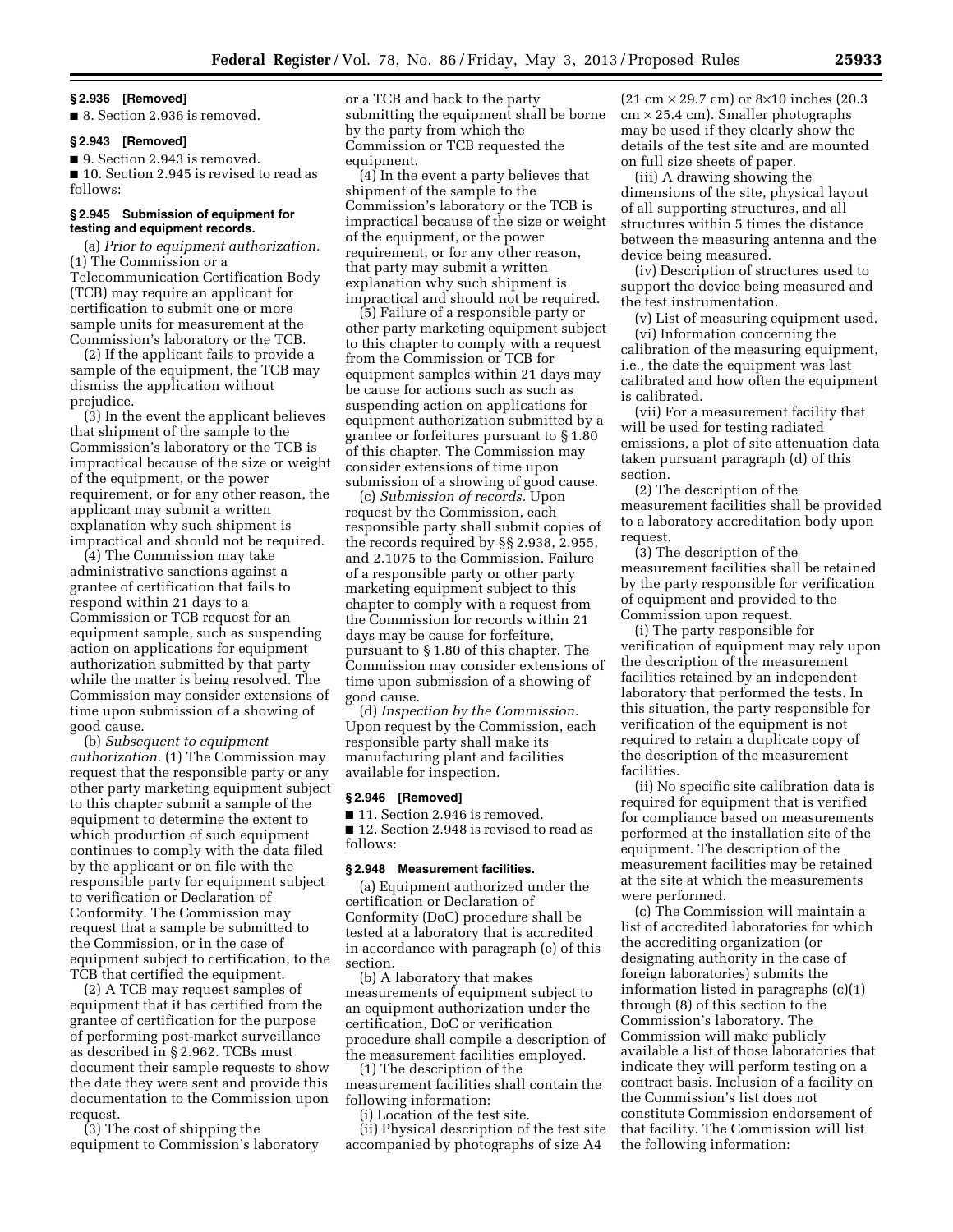(1) Laboratory name, location of test site(s), mailing address and contact information;

(2) Name of accrediting organization;

(3) Scope of laboratory accreditation;

(4) Date of expiration of accreditation;

(5) Designation number;

(6) FCC Registration Number (FRN); (7) A statement as to whether or not the laboratory performs testing on a contract basis;

(8) For laboratories outside the United States, the name of the mutual recognition agreement or arrangement under which the accreditation of the laboratory is recognized.

(d) For a measurement facility that will be used for testing radiated emissions, the site attenuation must comply with the requirements of Sections 5.4.4 through 5.5 of the following procedure: American National Standards Institute (ANSI) C63.4–2009, ''American National Standard for Methods of Measurement of Radio-Noise Emissions from Low-Voltage Electrical and Electronic Equipment in the Range of 9 kHz to 40 GHz'' (incorporated by reference, see § 2.910). This incorporation by reference was approved by the Director of the Federal Register in accordance with 5 U.S.C. 552(a) and 1 CFR part 51. If the measurement site will be used for measuring radiated emissions in the range of 1 GHz to 40 GHz, the site must meet the first alternative specified in Section 5.5 of C63.4–2009 which states that RF absorbing material must cover the ground plane such that the site validation criterion called out in CISPR 16–1–4:2007 is met. Test site revalidation shall occur on an interval not to exceed three years.

(e) A laboratory that has been accredited with a scope covering the measurements required for the types of equipment that it will test shall be deemed competent to test and submit test data for equipment subject to verification, Declaration of Conformity, and certification. Such a laboratory shall be accredited by an approved accreditation organization based on the International Organization for Standardization/International Electrotechnical Commission (ISO/IEC) Standard 17025, ''*General Requirements for the Competence of Calibration and Testing Laboratories.*'' The organization accrediting the laboratory must be approved by the Commission's Office of Engineering and Technology, as indicated in § 0.241 of this chapter, to perform such accreditation based on ISO/IEC Standard 17011, ''*Conformity assessment—General requirements for accreditation bodies accrediting conformity assessment bodies.*'' The

frequency for re-assessment of the test facility and the information that is required to be filed or retained by the testing party shall comply with the requirements established by the accrediting organization, but shall occur on an interval not to exceed two years.

(f) The accreditation of a laboratory located outside of the United States, or its possessions, will be acceptable only under one of the following conditions:

(1) If the accredited laboratory has been designated by a foreign designating authority and recognized by the Commission under the terms of a government-to-government Mutual Recognition Agreement/Arrangement (MRA); or

(2) If the laboratory is located in a country that does not have an MRA with the United States, then it must be accredited by an organization recognized by the Commission under the provisions of § 2.949 for performing accreditations in the country where the laboratory is located.

■ 13. Section 2.949 is added to read as follows:

### **§ 2.949 Selection of laboratory accreditation bodies.**

(a) A party wishing to become a laboratory accreditation body recognized by OET must submit a written request to the Chief of OET requesting such recognition. OET will make a determination based on the information provided in support of the request for recognition.

(b) Applicants shall provide the following information as evidence of their credentials and qualifications to perform accreditation of laboratories that test equipment to Commission requirements, consistent with the requirements of § 2.948(e) of the Commission's rules. OET may request additional information, as needed, to determine the applicant's credentials and qualifications.

(1) Successful completion of an ISO/ IEC 17011 peer review, such as being a signatory to the International Laboratory Accreditation Cooperation (ILAC) Mutual Recognition Arrangement or other equivalent laboratory accreditation agreement.

(2) Experience with the accreditation of electromagnetic compatibility (EMC), radio and telecom testing laboratories to ISO/IEC 17025. This can be demonstrated by having OET staff participate in a witness audit of the accreditation body performing an assessment of an EMC/Radio/Telecom testing laboratory; or by having OET staff review the report generated by the National Institute of Standards and Technology (NIST) laboratory

accreditation evaluation program conducted to support the Asia Pacific Economic Cooperation (APEC) Mutual Recognition Arrangement (MRA) for Conformity Assessment of Telecommunications Equipment. An applicant that offers other evidence has the burden of demonstrating that the information would enable OET to evaluate its experience with the accreditation of electromagnetic compatibility (EMC), radio and telecom testing laboratories to ISO/IEC 17025.

(3) Accreditation personnel/assessors with specific technical experience on the Commission equipment authorization rules and requirements.

(4) Procedures and policies developed for the accreditation of testing laboratories for FCC equipment authorization programs.

■ 14. Section 2.953 is amended by revising paragraph (b) to read as follows.

# **§ 2.953 Responsibility for compliance.**

\* \* \* \* \* (b) The importer of equipment subject to verification may upon receiving a written statement from the manufacturer that the equipment complies with the appropriate technical standards rely on the manufacturer or independent testing agency to verify compliance. The test records required by § 2.955 however should be in the English language and made available to the Commission upon a reasonable request, in accordance with § 2.945.

\* \* \* \* \*

#### **§ 2.956 [Removed]**

■ 15. Section 2.956 is removed. ■ 16. Section 2.960 is amended by revising paragraphs (a), (b), and (c)(1) to read as follows:

#### **§ 2.960 Recognition of Telecommunication Certification Bodies (TCBs).**

(a) The Commission may recognize designated Telecommunication Certification Bodies (TCBs) to approve equipment for certification as required under this part. Certification of equipment by a TCB shall be based on an application with all the information specified in this part. The TCB shall process the application to determine compliance with the Commission's requirements and shall issue a written grant of equipment authorization. The grant shall identify the approving TCB and the Commission as the issuing authority.

(b) In the United States, TCBs shall be accredited and designated by the National Institute of Standards and Technology (NIST) under its National Voluntary Conformity Assessment Evaluation (NVCASE) program, or other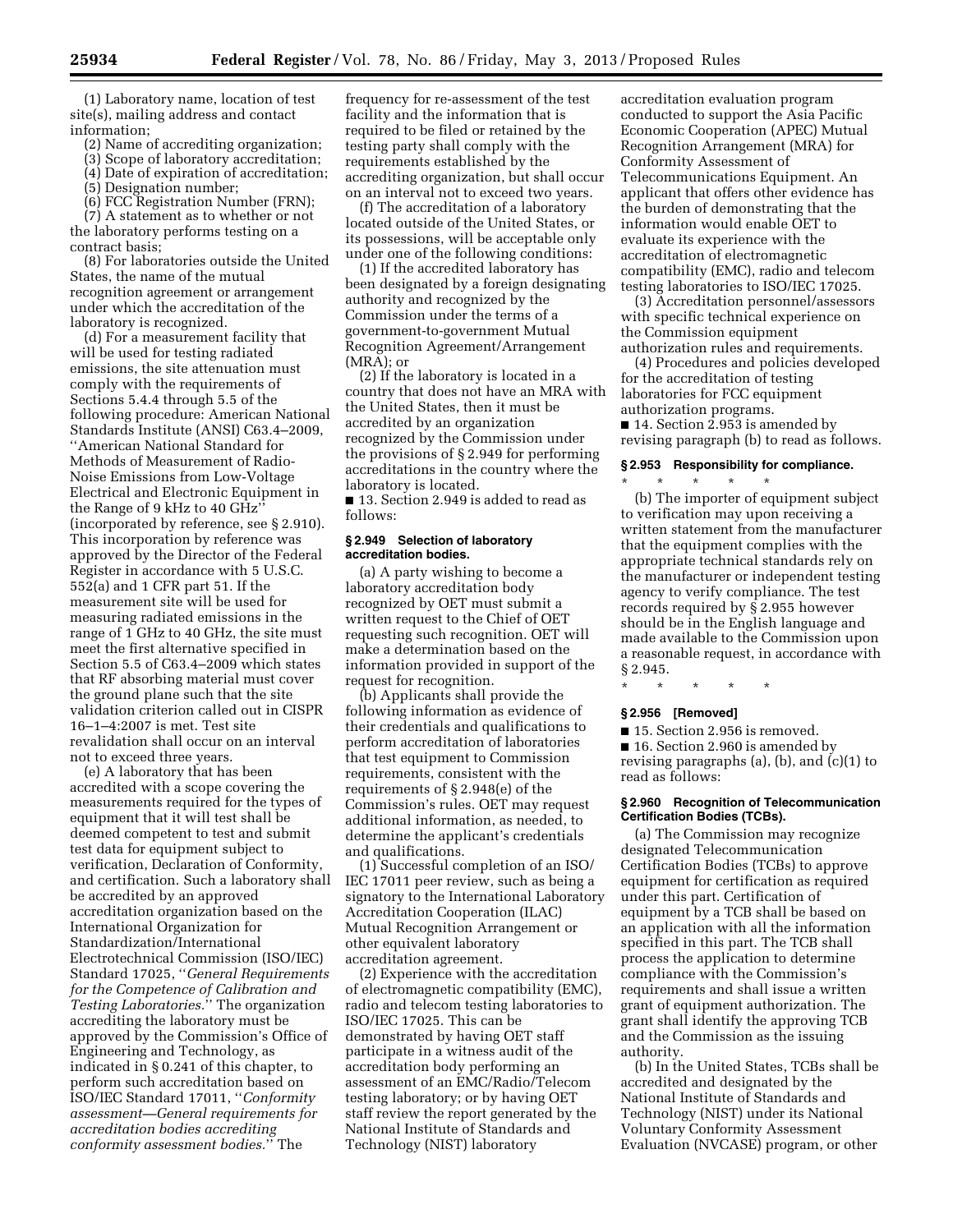recognized programs based on ISO/IEC 17065, to comply with the Commission's qualification criteria for TCBs. NIST may, in accordance with its procedures, allow other appropriately qualified accrediting bodies to accredit TCBs. TCBs shall comply with the requirements in § 2.962.

 $(c) * * * *$ 

(1) The organization accrediting the prospective telecommunication certification body shall be capable of meeting the requirements and conditions of ISO/IEC 17011.

\* \* \* \* \*

■ 17. Section 2.962 is revised to read as follows:

# **§ 2.962 Requirements for Telecommunication Certification Bodies.**

Telecommunication certification bodies (TCBs) designated by NIST, or designated by another authority pursuant to an effective bilateral or multilateral mutual recognition agreement or arrangement to which the United States is a party, shall comply with the following requirements:

(a) *Certification methodology.* (1) The certification system shall be based on type testing as identified in ISO/IEC 17065.

(2) Certification shall normally be based on testing no more than one unmodified representative sample of each product type for which certification is sought. Additional samples may be requested if clearly warranted, such as when certain tests are likely to render a sample inoperative.

(b) *Criteria for designation.* (1) To be designated as a TCB under this section, an entity shall, by means of accreditation, meet all the appropriate specifications in ISO/IEC 17065 for the scope of equipment it will certify. The accreditation shall specify the group of equipment to be certified and the applicable regulations for product evaluation.

(2) The TCB shall demonstrate expert knowledge of the regulations for each product with respect to which the body seeks designation. Such expertise shall include familiarity with all applicable technical regulations, administrative provisions or requirements, as well as the policies and procedures used in the application thereof.

(3) The TCB shall have the technical expertise and capability to test the equipment it will certify and shall also be accredited in accordance with ISO/ IEC 17025 to demonstrate it is competent to perform such tests.

(4) The TCB shall demonstrate an ability to recognize situations where interpretations of the regulations or test

procedures may be necessary. The appropriate key certification and laboratory personnel shall demonstrate knowledge of how to obtain current and correct technical regulation interpretations. The competence of the TCB shall be demonstrated by assessment. The general competence, efficiency, experience, familiarity with technical regulations and products included in those technical regulations, as well as compliance with applicable parts of the ISO/IEC 17025 and ISO/IEC 17065, shall be taken into consideration.

(5) A TCB shall participate in any consultative activities, identified by the Commission or NIST, to facilitate a common understanding and interpretation of applicable regulations.

(6) The Commission will provide public notice of the specific methods that will be used to accredit TCBs, consistent with these qualification criteria.

(7) A TCB shall be reassessed for continued accreditation on intervals not exceeding two years.

(c) *External resources.* (1) In accordance with the provisions of ISO/ IEC 17065, the evaluation of a product, or a portion thereof, may be performed by bodies that meet the applicable requirements of ISO/IEC 17025 and ISO/ IEC 17065, in accordance with the applicable provisions of ISO/IEC 17065 for external resources (outsourcing) and other relevant standards.

(2) A recognized TCB shall not subcontract certification decision activities.

(3) When a subcontractor is used to provide testing of equipment subject to certification, the TCB shall be responsible for the test results and shall maintain appropriate oversight of the subcontractor to ensure reliability of the test results. Such oversight shall include periodic audits of products that have been tested and other activities as required in ISO/IEC 17065 when a certification body uses external resources for evaluation.

(d) *Recognition of a TCB.* (1)(i) The Commission will recognize as a TCB any organization in the United States that meets the qualification criteria and is accredited and designated by NIST or NIST's recognized accreditor as provided in § 2.960(b).

(ii) The Commission will recognize as a TCB any organization outside the United States that meets the qualification criteria and is designated pursuant to an effective bilateral or multilateral MRA as provided in  $§ 2.960(c).$ 

(2) The Commission will withdraw its recognition of a TCB if the TCB's designation or accreditation is withdrawn, if the Commission

determines there is just cause for withdrawing the recognition, or if the TCB requests that it no longer hold its designation or recognition. The Commission will limit the scope of equipment that can be approved by a TCB if its accreditor limits the scope of its accreditation or if the Commission determines there is good cause to do so. The Commission will notify a TCB in writing of its intention to withdraw or limit the scope of the TCB's recognition and provide at least 60 days for the TCB to respond. In the case of a TCB designated and recognized pursuant to an effective bilateral or multilateral mutual recognition agreement or arrangement (MRA), the Commission shall consult with the Office of the United States Trade Representative (USTR), as necessary, concerning any disputes arising under an MRA for compliance with the Telecommunications Trade Act of 1988 (Section 1371–1382 of the Omnibus Trade and Competitiveness Act of 1988).

(3) The Commission will notify a TCB in writing when it has evidence that the TCB is not approving equipment in accordance with the Commission's rules and policies and request that it correct any apparent deficiencies. The Commission may require that all applications for the TCB be processed under the pre-approval guidance procedure in § 2.964 for at least 30 days, and will provide a TCB with 30 day notice of its intent to do so unless good cause exists for providing shorter notice. The Commission may request that a TCB's designating authority or accreditation body investigate and take appropriate corrective actions as required, and the Commission may initiate action to limit or withdraw the recognition of the TCB as described in § 2.962(e)(2).

(4) If the Commission withdraws its recognition of a TCB, all equipment approvals issued by that TCB will remain valid unless specifically set aside or revoked by the Commission under paragraph (f)(5) of this section.

(5) A list of recognized TCBs will be published by the Commission.

(e) *Scope of responsibility.* (1) A TCB shall certify equipment in accordance with the Commission's rules and policies.

(2) A TCB shall accept test data from any Commission-recognized accredited test laboratory, subject to the requirements in ISO/IEC 17065, and shall not unnecessarily repeat tests.

(3) A TCB may establish and assess fees for processing certification applications and other Commissionrequired tasks.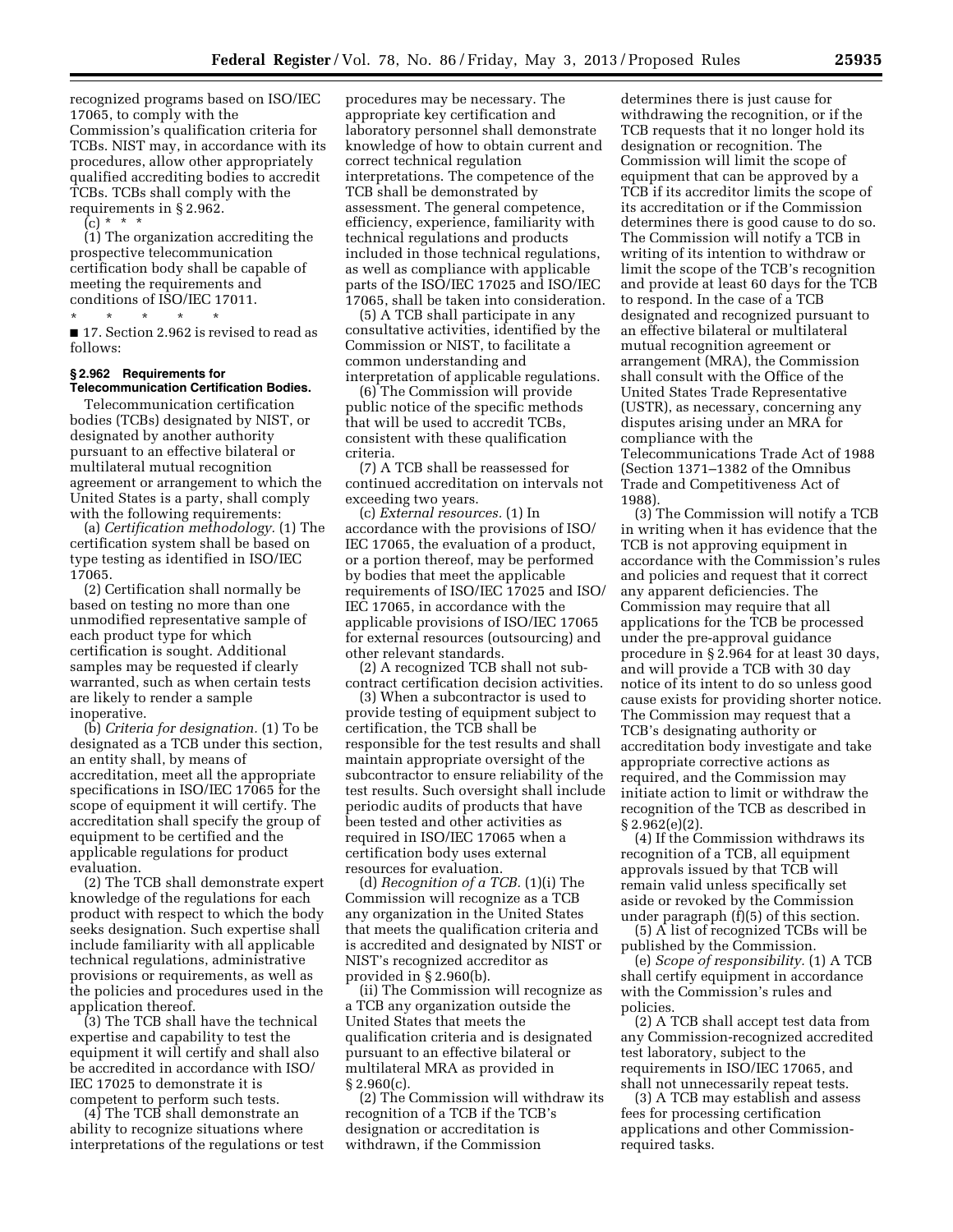(4) A TCB shall dismiss an application which is not in accordance with the provisions of this subpart or when the applicant requests dismissal, and may dismiss an application if the applicant does not submit additional information or test samples requested by the TCB.

(5) The Commission or TCB may set aside a grant of certification within 30 days of grant. A TCB shall notify the applicant and the Commission when a grant is set aside. After 30 days, the Commission may revoke a grant of certification through the procedures in § 2.939.

(6) A TCB shall follow the procedures in § 2.964 for equipment on the preapproval guidance list.

(7) A TCB shall supply an electronic copy of each equipment authorization application form and all necessary exhibits to the Commission prior to grant or dismissal of the application. Where appropriate, the application must be accompanied by a request for confidentiality of any material that may qualify for confidential treatment under the Commission's rules.

(8) A TCB shall grant or dismiss each equipment authorization application through the Commission's electronic system.

(9) A TCB may not:

(i) Grant a waiver of the rules.

(ii) Take enforcement actions; or

(iii) Authorize a transfer of control of a grantee.

(10) All TCB actions are subject to Commission review.

(f) *Post-market surveillance requirements.* (1) In accordance with ISO/IEC 17065, a TCB shall conduct appropriate post-market surveillance activities. These activities shall be based on type testing a certain number of samples of the total number of product types which the certification body has certified. Other types of surveillance activities of a product that has been certified are permitted, provided they are no more onerous than type testing.

(2) The Chief of the Office of Engineering and Technology (OET) has delegated authority under § 0.241(g) of this chapter to develop procedures that TCBs will use for performing postmarket surveillance. OET will publish a document on TCB post-market surveillance requirements, and this document will provide specific information such as the number and types of samples that a TCB must test.

(3) OET may request that a grantee of equipment certification submit a sample directly to the TCB that performed the original certification for evaluation. Any equipment samples requested by the Commission and tested by a TCB will be counted toward the minimum number of samples that the TCB must test.

(4) TCBs may request samples of equipment that they have certified directly from the grantee of certification in accordance with § 2.945.

(5) If during post market surveillance of a certified product, a TCB determines that a product fails to comply with the technical regulations for that product, the TCB shall immediately notify the grantee and the Commission in writing of its findings. The grantee shall provide a report to the TCB describing the actions taken to correct the situation, and the TCB shall provide a report of these actions to the Commission within thirty days.

(6) TCBs shall submit periodic reports to OET of their post-market surveillance activities and findings in the format and by the date specified by OET.

■ 18. Section 2.964 is added to read as follows:

### **§ 2.964 Pre-approval guidance procedure for Telecommunication Certification Bodies.**

(a) The Commission will publish a ''pre-approval guidance list'' identifying the categories of equipment or types of testing for which TCBs must request guidance from the Commission before approving equipment on the list.

(b) TCBs shall use the following procedure for approving equipment on the Commission's pre-approval guidance list.

(1) A TCB shall perform an initial review of the application and determine the issues on which it needs to obtain guidance from the Commission. It shall then contact the Commission to obtain guidance on those issues by electronically submitting relevant exhibits.

(2) The TCB shall complete the review of the application in accordance with the Commission's guidance.

(3) The Commission may request and test a sample of the equipment before the application can be granted.

(4) The TCB shall electronically submit the application and all exhibits to the Commission along with a request to grant the application.

(5) The Commission will give its concurrence for the TCB to grant the application if it determines that the equipment complies with the rules. The Commission will advise the TCB if additional information or equipment testing is required, or if the equipment cannot be approved because it does not comply with the Commission's rules. ■ 19. Section 2.1033 is amended by adding paragraph (b)(13), revising paragraph (c) introductory text and adding paragraph (c)(19) to read as follows:

# **§ 2.1033 Application for certification.**

\* \* \* \* \*

(b) \* \* \*

(13) Contain at least one drawing or photograph showing the test set-up for each of the required types of tests applicable to the device for which certification is requested. These drawings or photographs must show enough detail to confirm other information contained in the test report. Any photographs used must be focused originals without glare or dark spots and must clearly show the test configuration used.

(c) Applications for equipment other than that operating under parts 15, 11 and 18 of this chapter shall be accompanied by a technical report containing the following information: \* \* \* \* \*

(19) Contain at least one drawing or photograph showing the test set-up for each of the required types of tests applicable to the device for which certification is requested. These drawings or photographs must show enough detail to confirm other information contained in the test report. Any photographs used must be focused originals without glare or dark spots and must clearly show the test configuration used.

\* \* \* \* \* ■ 20. Section 2.1073 is amended by revising paragraph (b) to read as follows:

### **§ 2.1073 Responsibilities.**

\* \* \* \* \* (b) The responsible party, if different from the manufacturer, may upon receiving a written statement from the manufacturer that the equipment complies with the appropriate technical standards rely on the manufacturer or independent testing agency to determine compliance. However, the test records required by § 2.1075 shall be in the English language and shall be made available to the Commission upon a reasonable request in accordance with the provisions of § 2.945.

\* \* \* \* \* ■ 21. Section 2.1075 is amended by revising paragraph (c) to read as follows:

#### **§ 2.1075 Retention of records.**

\* \* \* \* \* (c) The records listed in paragraphs (a) and (b) of this section shall be retained for two years after the manufacture or assembly, as appropriate, of said equipment has been permanently discontinued, or until the conclusion of an investigation or a proceeding if the responsible party is officially notified that an investigation or any other administrative proceeding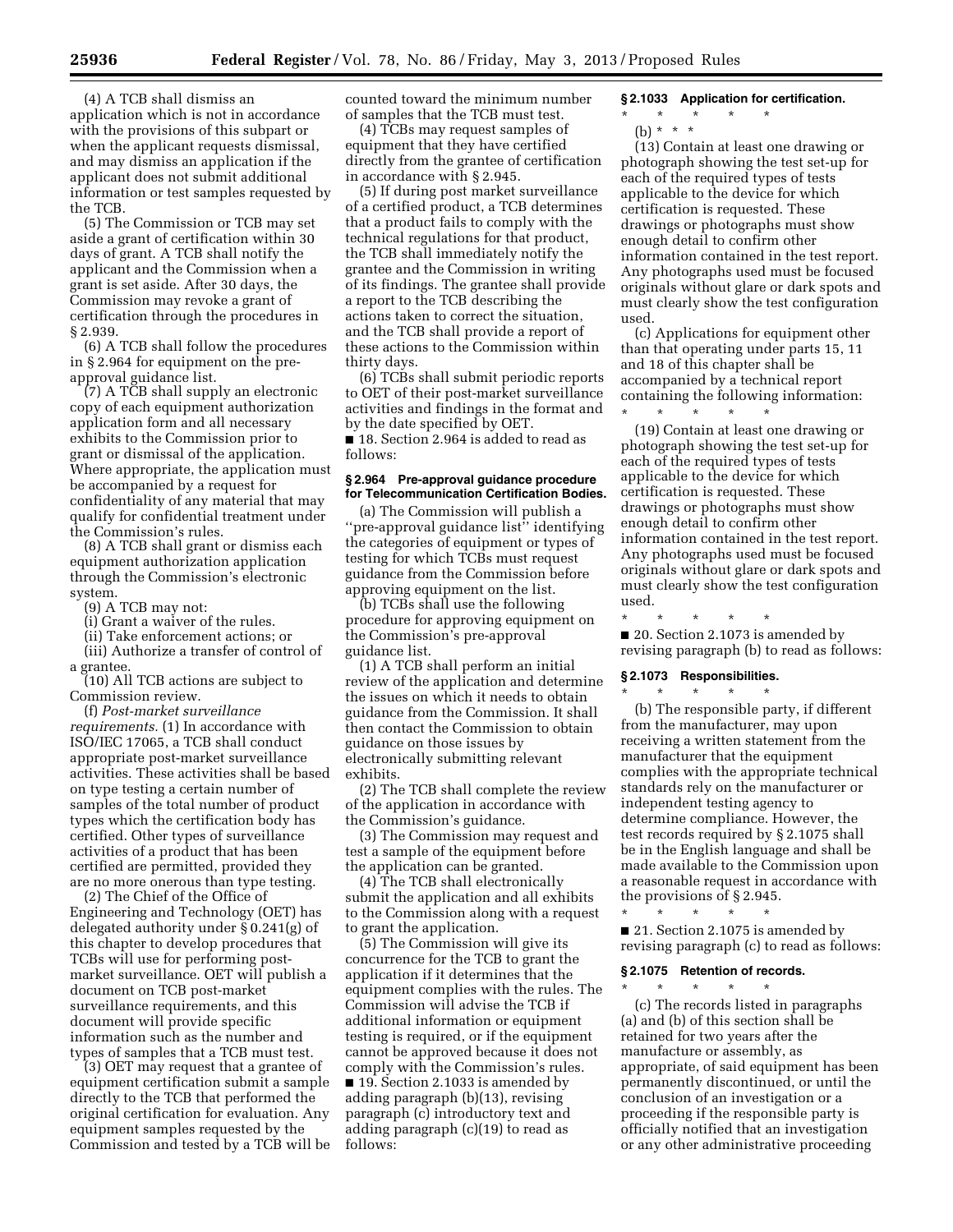involving the equipment has been instituted. Requests for the records described in this section and for sample units also are covered under the provisions of § 2.945.

### **§ 2.1076 [Removed]**

■ 22. Section 2.1076 is removed.

# **PART 15—RADIO FREQUENCY DEVICES**

■ 23. The authority citation for part 15 continues to read as follows:

**Authority:** 47 U.S.C. 154, 302a, 303, 304, 307, 336, 544a, and 549.

■ 24. Section 15.31 is amended by revising paragraph (a)(3) and adding paragraph (a)(4) to read as follows:

#### **§ 15.31 Measurement standards.**

(a) \* \* \*

(3) Other intentional radiators are to be measured for compliance using the following procedure: ANSI C63.10– 2009: ''American National Standard for Testing Unlicensed Wireless Devices'' (incorporated by reference, § 15.38). This incorporation by reference was approved by the Director of the **Federal Register** in accordance with 5 U.S.C. 552(a) and 1 CFR part 51.

(4) Unintentional radiators are to be measured for compliance using the following procedure excluding sections 4.5.2, 6.2.12, 8.2.2, 9 and 14: ANSI C63.4–2009: ''Methods of Measurement of Radio-Noise Emissions from Low-Voltage Electrical and Electronic Equipment in the Range of 9 kHz to 40 GHz'' (incorporated by reference, see § 15.38). This incorporation by reference was approved by the Director of the **Federal Register** in accordance with 5 U.S.C. 552(a) and 1 CFR part 51. \* \* \* \* \*

■ 25. Section 15.38 is amended by revising paragraph (b)(1) and by adding paragraph (b)(4) to read as follows:

#### **§ 15.38 Incorporation by reference.**

\* \* \* \* \* (b) \* \* \*

(1) ANSI C63.4–2009: ''Methods of Measurement of Radio-Noise Emissions from Low-Voltage Electrical and Electronic Equipment in the Range of 9 kHz to 40 GHz,'' 2009, IBR approved for § 15.31 except sections 4.5.2, 6.2.12, 8.2.2, 9 and 14.

\* \* \* \* \* (4) ANSI C63.10–2009, ''American

National Standard for Testing Unlicensed Wireless Devices,'' 2009, IBR approved for § 15.31.

\* \* \* \* \*

#### **§ 15.109 [Amended]**

■ 26. Section 15.109 is amended by removing paragraph (g)(4).

# **PART 68—CONNECTION OF TERMINAL EQUIPMENT TO THE TELEPHONE NETWORK**

■ 27. The authority citation for part 68 continues to read as follows:

**Authority:** Secs. 4, 5, 303, 48 Stat., as amended, 1066, 1068, 1082, (47 U.S.C. 154, 155, 303).

■ 28. Section 68.160 is amended by revising paragraphs (a), (b), and (c)(1) to read as follows:

### **§ 68.160 Designation of Telecommunication Certification Bodies (TCBs).**

(a) The Commission may recognize designated Telecommunication Certification Bodies (TCBs) to approve equipment for certification as required under this part. Certification of equipment by a TCB shall be based on an application with all the information specified in this part. The TCB shall process the application to determine compliance with the Commission's requirements and shall issue a written grant of equipment authorization. The grant shall identify the approving TCB and the Commission as the issuing authority.

(b) In the United States, TCBs shall be accredited and designated by the National Institute of Standards and Technology (NIST) under its National Voluntary Conformity Assessment Evaluation (NVCASE) program, or other recognized programs based on ISO/IEC 17065, to comply with the Commission's qualification criteria for TCBs. NIST may, in accordance with its procedures, allow other appropriately qualified accrediting bodies to accredit TCBs. TCBs shall comply with the requirements in § 68.162. (c) \* \* \*

(1) The organization accrediting the prospective telecommunication certification body shall be capable of meeting the requirements and conditions of ISO/IEC 17011.

\* \* \* \* \* ■ 29. Section 68.162 is amended by revising paragraphs (a), (b)(1), (c)(1),  $(c)(3)$ ,  $(c)(4)$ ,  $(d)$ ,  $(f)(2)$ , and  $(g)(2)$  to read as follows:

### **§ 68.162 Requirements for Telecommunication Certification Bodies.**

(a) Telecommunication certification bodies (TCBs) designated by NIST, or designated by another authority pursuant to an effective bilateral or multilateral mutual recognition agreement or arrangement to which the United States is a party, shall comply with the following requirements.

(b) *Certification methodology.* (1) The certification system shall be based on type testing as identified in ISO/IEC 17065.

\* \* \* \* \*

(c) *Criteria for designation.* (1) To be designated as a TCB under this section, an entity shall, by means of accreditation, meet all the appropriate specifications in ISO/IEC 17065 for the scope of equipment it will certify. The accreditation shall specify the group of equipment to be certified and the applicable regulations for product evaluation.

\* \* \* \* \* (3) The TCB shall have the technical expertise and capability to test the equipment it will certify and shall also be accredited in accordance with ISO/

IEC 17025 to demonstrate it is competent to perform such tests.

(4) The TCB shall demonstrate an ability to recognize situations where interpretations of the regulations or test procedures may be necessary. The appropriate key certification and laboratory personnel shall demonstrate knowledge of how to obtain current and correct technical regulation interpretations. The competence of the telecommunication certification body shall be demonstrated by assessment. The general competence, efficiency, experience, familiarity with technical regulations and products included in those technical regulations, as well as compliance with applicable parts of the ISO/IEC 17025 and ISO/IEC 17065, shall be taken into consideration.

\* \* \* \* \* (d) *External resources.* (1) In accordance with the provisions of ISO/ IEC 17065, the evaluation of a product, or a portion thereof, may be performed by bodies that meet the applicable requirements of ISO/IEC 17025 and ISO/ IEC 17065, in accordance with the applicable provisions of ISO/IEC 17065 for external resources (outsourcing) and other relevant standards.

(2) A recognized TCB shall not subcontract certification decision activities.

(3) When a subcontractor is used to provide testing of equipment subject to certification, the TCB shall be responsible for the test results and shall maintain appropriate oversight of the subcontractor to ensure reliability of the test results. Such oversight shall include periodic audits of products that have been tested and other activities as required in ISO/IEC 17065 when a certification body uses external resources for evaluation.

\* \* \* \* \*